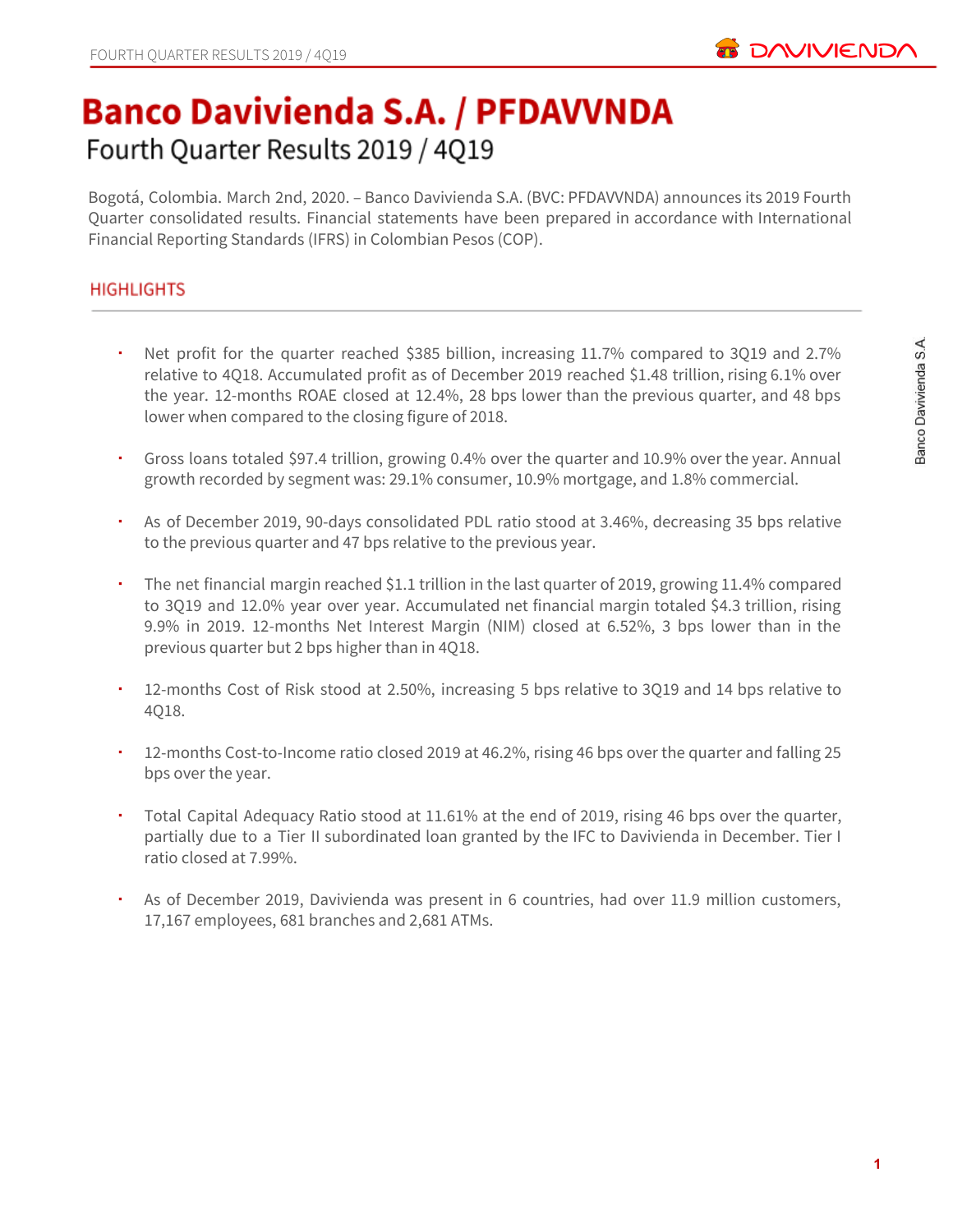## **ECONOMIC ENVIRONMENT COLOMBIA**

The global economy grew 2.4% in 2019, the lowest growth recorded since the 2009 world financial crisis and lower than the 3.0% growth in 2018. The year was marked by the weaker performance of developed economies, as well as of the Latin American region, which grew 0.8% after growing 1.7% in 2018.

Some of the reasons behind slow economic growth are the trade conflict between the United States and China, as well as the discretionary and unpredictable policies of the U.S. administration, which contributed to a significant drop in global investment. Furthermore, the slowdown of the U.S. economy, following the phasing out of the stimulus measures contemplated in the 2017 Trump tax reform, further contributed to investment decline. Finally, uncertainty over Brexit affected the UK economy throughout the year.

Related to global demand slowdown, the average oil price in 2019 was lower than a year earlier. The average WTI price reduced 12.6%, from USD 65.2 per barrel in 2018 to USD 56.9 in 2019.

Despite a challenging international environment, the Colombian economy accelerated growing 3.2% in 2019 versus 2.6% in 2018, mainly due to household consumption, which increased by 4.7% in 2019 after rising 3.6% in 2018, and investment recovery, from a 3.0% growth rate in 2018 to 4.8% in 2019. After the Dominican Republic and Panama, Colombia recorded the highest economic growth in the region.

Inflation closed at 3.8% in 2019, near the upper limit of the target range (4.0%) and above the previous year's closing value (3.18%) due to the increase in food inflation as a result of a rebound effect, after a declining stage of these goods' prices throughout 2017 and 2018. In second place, the exchange rate depreciation in the second half of the year impacted the price not only of imported food but also of other types of goods.

The exchange rate against the U.S. dollar reached a historic peak in November as a result of lower income from traditional exports -in line with lower oil prices and less dynamic coal exports-, portfolio capital outflow and public safety concerns arising from the November 21 strike. However, positive expectations regarding the trade war between the United States and China allowed the appreciation of emerging currencies, including the Colombian peso, which ended the year at COP 3,277.1 per US dollar.

In Colombia, the monetary policy rate remained stable at 4.25% throughout the year, contrary to what happened in most countries around the world where interest rates were reduced to stimulate aggregate demand. This stability and the lack of alignment with world monetary policy was explained by the acceleration of the Colombian economy (compared to the moderate growth in other countries), as well as the year-end increase in inflation.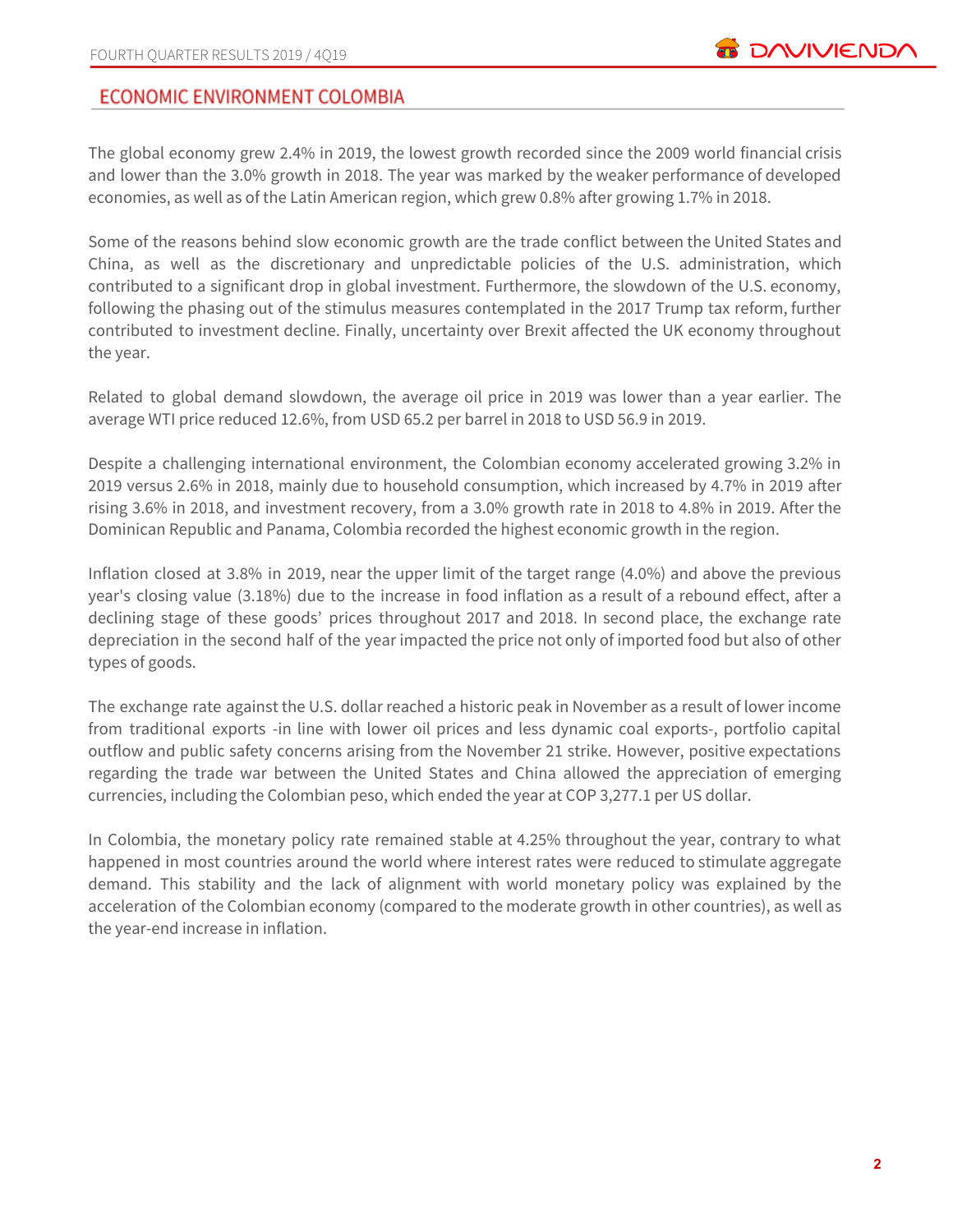## ECONOMIC ENVIRONMENT CENTRAL AMERICA

In Central America, average growth during the first three quarters of 2019 slowed down compared to the same period in 2018, with Costa Rica and Honduras recording the most significant corrections and Panama growing at the lowest rate since the 2009 crisis.

The agricultural sector was the least dynamic impacted by persistently low international prices of raw materials and adverse weather conditions, especially in the first half of the year. Likewise, the construction sector in Costa Rica and the trade sector in Panama faced specific challenges.

On the other hand, a copper mine began operations in Panama during the third quarter of the year, increasing the mining sector's dynamism and dampening Panama's GDP slowdown. In the rest of the countries of the region, third-quarter GDP results showed an acceleration compared to the second quarter, although without managing to turn around the year' s performance.

The region experienced a deflationary trend due to the economic slowdown, higher unemployment, less influence of international fuel prices, and less exchange rate pressures.

In 2019, inflation in Costa Rica was 1.52%, below the Central Bank's target range (2%-4%), whereas inflation in Honduras was 4.08%, within the Central Bank's range (3%-5%). In contrast, inflation in El Salvador at the end of the year was -0.01%, while in Panama it was -0.06%.

Amid the economic slowdown and low, stable inflation, the Central Bank of Costa Rica (BCCR) continued its expansionary monetary policy: the monetary policy rate (MPR) stood at 2.75% at the end of 2019, compared to 5.25% at the end of 2018. As of January 2020, the BCCR had reduced the MPR to 2.25%.

The Central Bank of Honduras (BCH) raised the MPR in January 2019 from 5.50% to 5.75% and then reduced it in December from 5.75% to 5.50%. By early February 2020, the BCH had further reduced the MPR to 5.25%.

Finally, Costa Rica's risk rating was downgraded from B1 to B2 according to Moody's, following the release of preliminary figures for the 2019 fiscal deficit as a share of GDP (6.96%). On the other hand, Fitch assigned Panama's sovereign rating a negative outlook due to the loosening of the Fiscal Responsibility Law at the end of 2019 and the negative performance of the fiscal figures during the year. In spite of the above, Panama received rating improvements from Standard & Poor's and Moody's in the first half of the year due to national income diversification.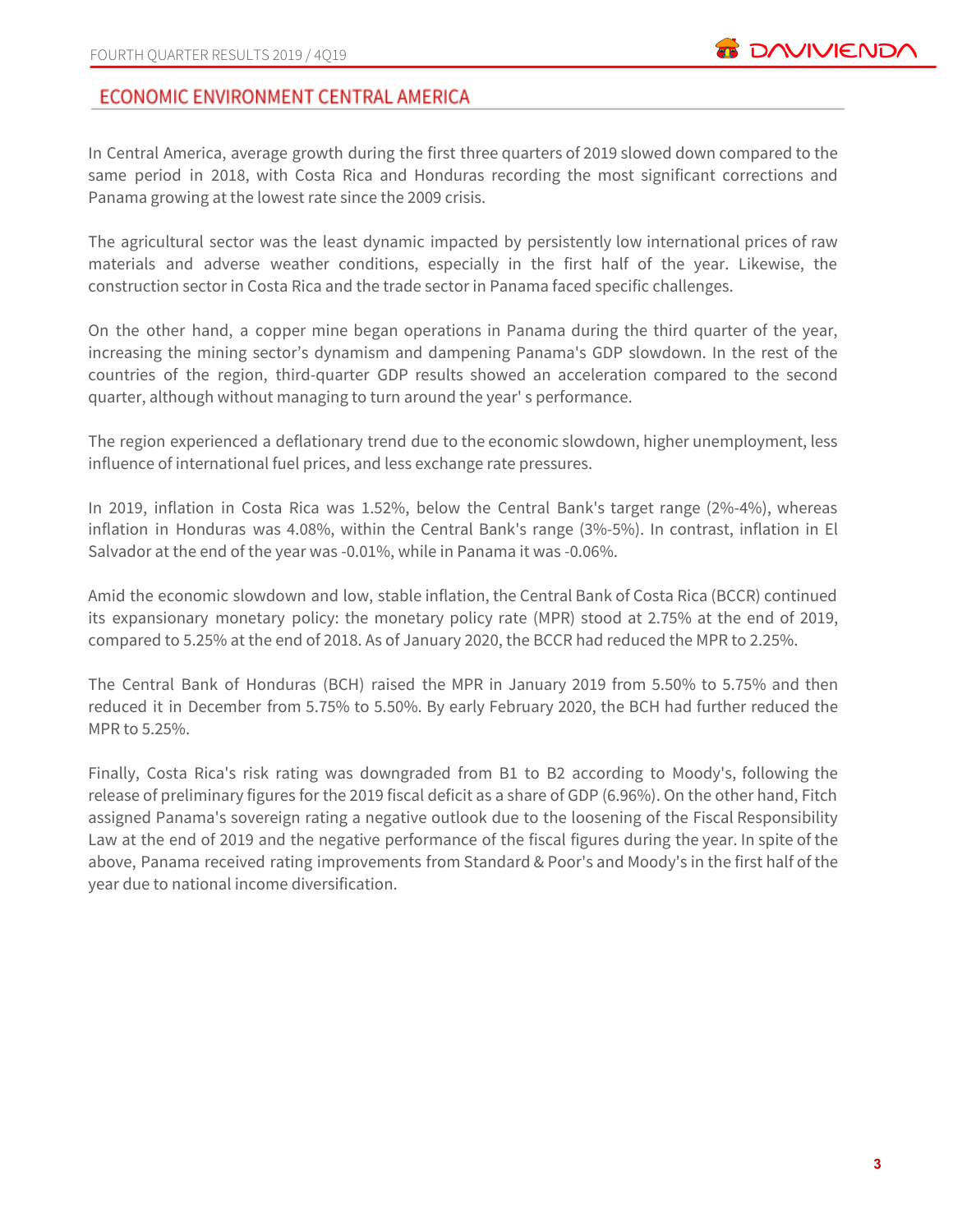## **MAIN CONSOLIDATED FIGURES:**

## **Statement of Financial Condition**

| (COP billion)                       |                |                |                |         | % Chg.     |
|-------------------------------------|----------------|----------------|----------------|---------|------------|
| <b>Assets</b>                       | <b>Dec. 18</b> | <b>Sep. 19</b> | <b>Dec. 19</b> | Q/Q     | <b>Y/Y</b> |
| Cash and Interbank Funds            | 9,937          | 9,643          | 10,468         | 8.6     | 5.3        |
| Investments                         | 11,477         | 12,430         | 12,196         | $-1.9$  | 6.3        |
| Gross Loan Portfolio                | 87,822         | 96,988         | 97,400         | 0.4     | 10.9       |
| Loan Loss Reserves                  | $-3,710$       | $-4,572$       | $-4,144$       | $-9.4$  | 11.7       |
| Property, Plant and Equipment       | 801            | 1,798          | 1,734          | $-3.6$  | 100.0      |
| <b>Other Assets</b>                 | 4,397          | 4,741          | 4,569          | $-3.6$  | 3.9        |
| <b>Total Assets</b>                 | 110,724        | 121,028        | 122,222        | 1.0     | 10.4       |
|                                     |                |                |                |         |            |
| <b>Liabilities</b>                  |                |                |                |         |            |
| Repos and Interbank Liabilities     | 3,787          | 2,234          | 1,760          | $-21.2$ | $-53.5$    |
| <b>Demand Deposits</b>              | 36,086         | 38,715         | 40,786         | 5.4     | 13.0       |
| <b>Term Deposits</b>                | 31,118         | 35,998         | 34,805         | $-3.3$  | 11.8       |
| <b>Bonds</b>                        | 10,686         | 12,754         | 12,399         | $-2.8$  | 16.0       |
| Credits                             | 12,495         | 12,993         | 13.565         | 4.4     | 8.6        |
| <b>Other Liabilities</b>            | 5,142          | 5,950          | 6,257          | 5.2     | 21.7       |
| <b>Total Liabilities</b>            | 99,314         | 108,644        | 109,571        | 0.9     | 10.3       |
|                                     |                |                |                |         |            |
| <b>Equity</b>                       |                |                |                |         |            |
| Non-controlling Interest            | 90             | 103            | 113            | 10.2    | 26.3       |
| Equity                              | 11,320         | 12,281         | 12,538         | 2.1     | 10.8       |
| <b>Total Equity</b>                 | 11,410         | 12,383         | 12,651         | 2.2     | 10.9       |
|                                     |                |                |                |         |            |
| <b>Total Liabilities and Equity</b> | 110,724        | 121,028        | 122,222        | 1.0     | 10.4       |

| <b>Income Statement</b>         | <b>Quarterly Figures</b> |             |       | % Chg.   |            | <b>Accumulated</b><br><b>Figures</b> | % Chg.          |          |
|---------------------------------|--------------------------|-------------|-------|----------|------------|--------------------------------------|-----------------|----------|
| (COP billion)                   | 4Q18                     | <b>3Q19</b> | 4Q19  | Q/Q      | <b>Y/Y</b> |                                      | Dec. 18 Dec. 19 | Y/Y      |
| Interest Income                 | 2,435                    | 2,717       | 2,751 | 1.2      | 13.0       | 9,510                                | 10,725          | 12.8     |
| Loans                           | 2,270                    | 2,494       | 2,548 | 2.2      | 12.2       | 8,862                                | 9,795           | 10.5     |
| Investments                     | 143                      | 195         | 167   | $-14.4$  | 17.1       | 547                                  | 812             | 48.3     |
| Other Income                    | 22                       | 28          | 36    | 28.6     | 60.9       | 101                                  | 119             | 17.8     |
| <b>Financial Expenses</b>       | 911                      | 1,040       | 1,046 | 0.6      | 14.9       | 3,558                                | 4,031           | 13.3     |
| <b>Gross Financial Margin</b>   | 1,524                    | 1,676       | 1,704 | 1.7      | 11.8       | 5,951                                | 6,694           | 12.5     |
| <b>Net Provision Expenses</b>   | 513                      | 661         | 572   | $-13.4$  | 11.5       | 2,075                                | 2,434           | 17.3     |
| <b>Net Interest Margin</b>      | 1,011                    | 1,016       | 1,132 | 11.4     | 12.0       | 3,877                                | 4,259           | 9.9      |
| Operating Income                | 315                      | 330         | 348   | 5.4      | 10.6       | 1,254                                | 1,331           | 6.1      |
| <b>Operating Expenses</b>       | 919                      | 933         | 1,037 | 11.2     | 12.9       | 3,414                                | 3,730           | 9.3      |
| <b>Exchange and Derivatives</b> | 56                       | 46          | 35    | $-22.9$  | $-37.0$    | 145                                  | 67              | $-54.1$  |
| Other Income and Expenses, net  | $\overline{4}$           | 5           | $-12$ | $-100.0$ | $-100.0$   | 14                                   | $\Omega$        | $-100.0$ |
| <b>Income Before Taxes</b>      | 467                      | 464         | 466   | 0.5      | $-0.1$     | 1,876                                | 1,927           | 2.7      |
| Income Tax                      | 92                       | 120         | 82    | $-31.9$  | $-11.4$    | 478                                  | 443             | $-7.2$   |
| <b>Net Profit</b>               | 374                      | 344         | 385   | 11.7     | 2.7        | 1,399                                | 1,484           | 6.1      |

**4**

**B** DAVIVIENDA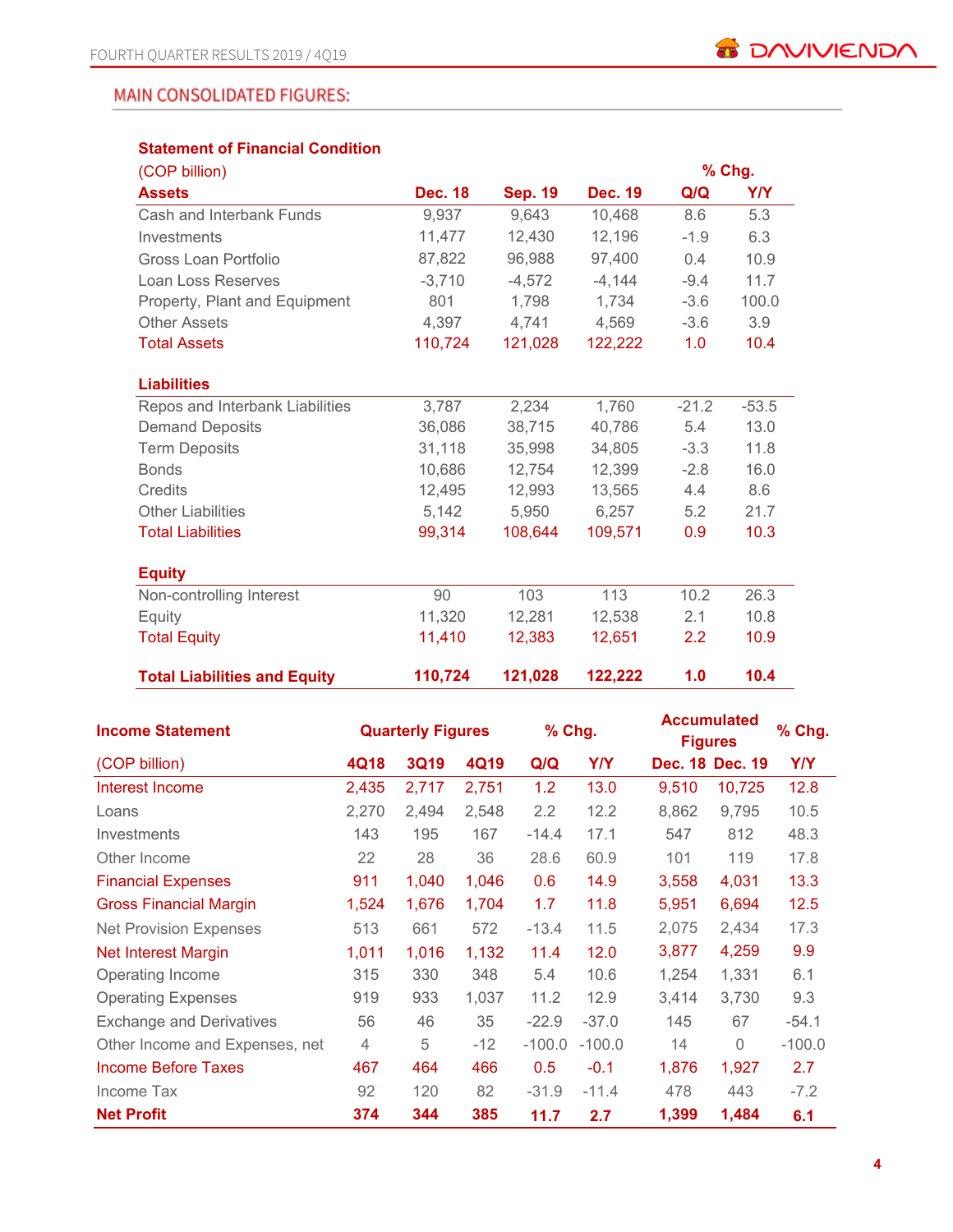## **MAIN RATIOS**

|                  |       |             |       |       | <b>Bps. Chg</b> |
|------------------|-------|-------------|-------|-------|-----------------|
| <b>12 Months</b> | 4Q18  | <b>3Q19</b> | 4Q19  | Q/Q   | Y/Y             |
| <b>NIM</b>       | 6.49% | 6.55%       | 6.52% | $-3$  | 2               |
| Cost of Risk     | 2.36% | 2.45%       | 2.50% | 5     | 14              |
| Cost-to-Income   | 46.5% | 45.8%       | 46.2% | 46    | $-25$           |
| <b>ROAE</b>      | 12.9% | 127%        | 12.4% | $-28$ | $-48$           |
| <b>ROAA</b>      | 1.35% | $1.31\%$    | 1.27% | -3    | -8              |

|                           |       |             |          |       | <b>Bps. Chg</b> |
|---------------------------|-------|-------------|----------|-------|-----------------|
| <b>Annualized Quarter</b> | 4Q18  | <b>3Q19</b> | 4Q19     | Q/Q   | Y/Y             |
| <b>NIM</b>                | 6.39% | 6.41%       | 6.31%    | $-10$ | -8              |
| Cost of Risk              | 2.34% | 2.72%       | 2.35%    | -37   | 1               |
| Cost-to-Income            | 48.4% | 45.3%       | $50.0\%$ | 463   | 157             |
| <b>ROAE</b>               | 13.4% | 11.4%       | 12.3%    | 93    | $-112$          |
| <b>ROAA</b>               | 1.39% | 1.16%       | 1.26%    | 10    | $-13$           |

## STATEMENT OF FINANCIAL CONDITION

#### Assets

|                               |          | <b>Consolidated</b><br>(COP Billion) |                         |          | Colombia<br>(COP Billion) |                     |        | <b>International</b><br>(USD Million) |                |               |             |
|-------------------------------|----------|--------------------------------------|-------------------------|----------|---------------------------|---------------------|--------|---------------------------------------|----------------|---------------|-------------|
|                               |          |                                      |                         | $%$ Chq. |                           |                     | % Chg. |                                       |                | $%$ Chq.      |             |
| <b>Assets</b>                 |          |                                      | Dec. 18 Sep. 19 Dec. 19 | Q/Q      | <b>Y/Y</b>                | <b>Dec. 19</b>      | Q/Q    | YN                                    | <b>Dec. 19</b> | Q/Q Y/Y       |             |
| Cash and Interbank Funds      | 9.937    | 9.643                                | 10.468                  | 8.6      | 5.3                       | 4.808               | 10.4   | $-5.3$                                | 1.727          |               | 13.6 15.5   |
| Investments                   | 11.477   | 12.430                               | 12.196                  | $-1.9$   | 6.3                       | 9.444               | $-5.9$ | 1.5                                   | 1.245          |               | 16.2 14.8   |
| Gross Loans Portfolio         | 87.822   | 96.988                               | 97.400                  | 0.4      | 10.9                      | 77.837              | 1.3    | 11.9                                  | 5.969          | $3.0^{\circ}$ | 6.3         |
| Loan Loss Reserves            | $-3.710$ | $-4.572$                             | $-4.144$                | $-9.4$   | 11.7                      | $-3.640$            | $-9.3$ | 12.3                                  | $-154$         | $-4.8$ 6.9    |             |
| Property, Plant and Equipment | 801      | 1.798                                | 1.734                   | $-3.6$   | 100.0                     | 1.272               | $-2.7$ | 100.0                                 | 141            |               | $-0.4$ 20.6 |
| <b>Other Assets</b>           | 4.397    | 4.741                                | 4.569                   | $-3.6$   | 3.9                       | 3.398               | $-3.5$ | 3.0                                   | 212            |               | $-0.8$ 10.9 |
| <b>Total Assets</b>           |          | 110.724 121.028 122.222              |                         | 1.0      | 10.4                      | 92.268 <sup>1</sup> | 1.2    | 10.4                                  | 9.140          | 6.5           | 9.4         |

## Q/Q Performance:

As of December 2019, total assets reached \$122.2 trillion, increasing 1.0% over the quarter. Assets grew 2.4%, excluding the impact of COP appreciation during the quarter (5.8%).

Cash and interbank funds totaled \$10.5 trillion, rising 8.6% over the quarter, mainly due to an increase in cash at central banks. The investment portfolio closed with a balance of \$12.2 trillion, decreasing 1.9% because of a lower exposure in the trading portfolio.

<sup>1</sup> Consolidation accounts for 851 billion COP.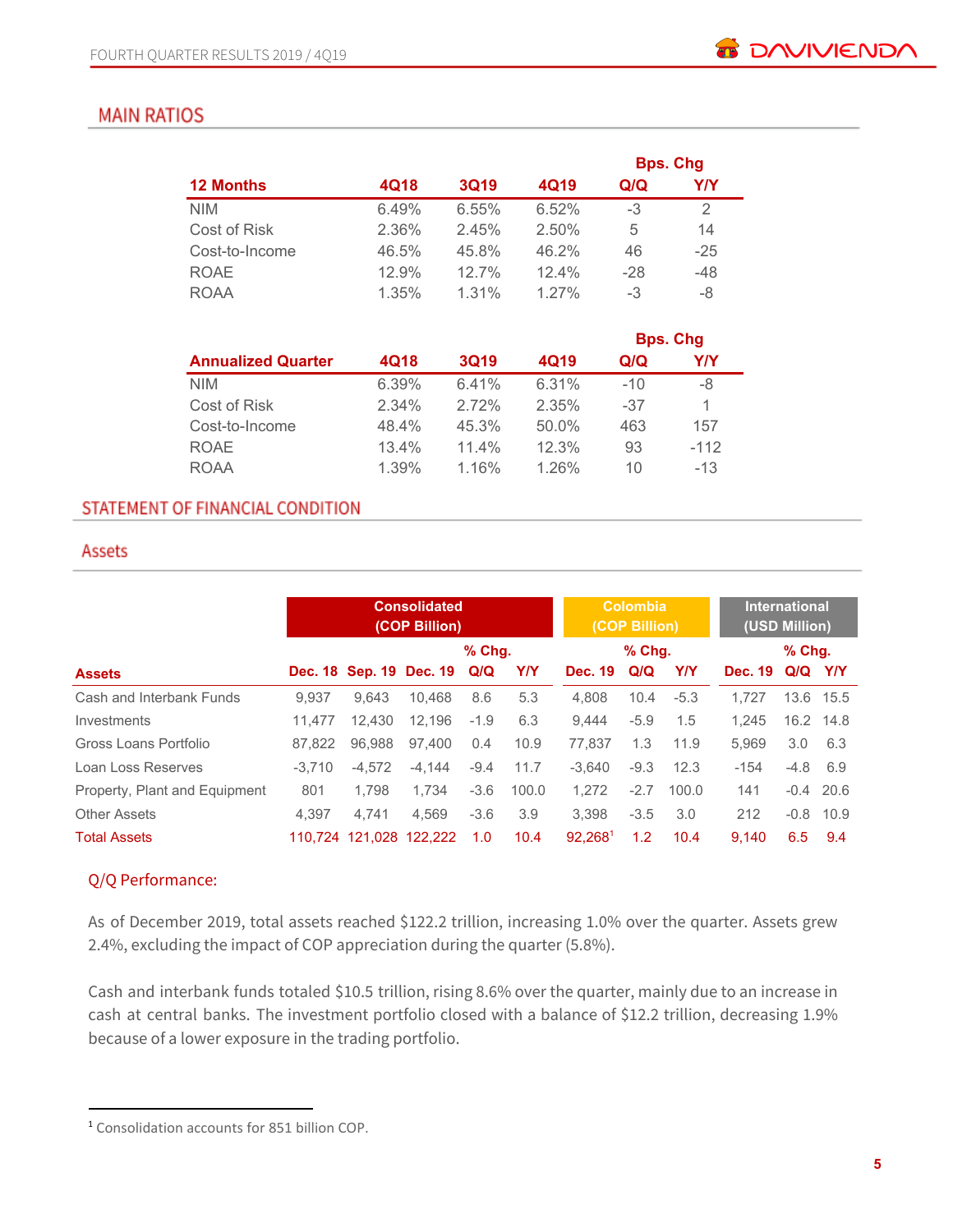Gross loans rose to \$97.4 trillion, increasing 0.4% due to the expansion of consumer and mortgage loan portfolios, which offset the commercial portfolio reduction.

Finally, as of December 2019, loan-loss reserves stood at \$4.1 trillion, 9.4% lower than in 3Q19. The reduction was mainly due to the corporate banking write-offs done in Colombia during the quarter.

## Y/Y Performance:

Total assets grew by 10.4% over the past year. Consolidated assets grew 10.2%, excluding the impact of COP devaluation during the year (0.8%).

Cash and interbank funds increased by 5.3%, mainly driven by an increase in interbank funds in Central America. The investment portfolio grew 6.3%, largely concentrated in the international operation, due to the increased outstanding amount in deposits.

Gross loans annual growth rate of 10.9% is explained by the greater dynamism of the consumer portfolio, which increased by 29.1%, followed by the mortgage segment, which grew 10.9%.

Consolidated loan-loss reserves increased by 11.7% compared to year-end 2018, in line with loan portfolio growth and the additional reserves required for some specific cases from the corporate segment in Colombia during the year.

Finally, the increase in property, plant, and equipment is due to the rights-of-use recognition following IFRS<sup>2</sup> 16 implementation, effective on January 1st, 2019<sup>3</sup>.

|                    | <b>Consolidated</b><br>(COP Billion) |                      |                                 |     | <b>Colombia</b><br>(COP Billion) |                |        | <b>International</b><br>(USD Million) |                |          |     |
|--------------------|--------------------------------------|----------------------|---------------------------------|-----|----------------------------------|----------------|--------|---------------------------------------|----------------|----------|-----|
|                    |                                      |                      |                                 |     | $%$ Chg.                         |                |        | $%$ Chq.                              |                | $%$ Chg. |     |
| <b>Gross Loans</b> |                                      |                      | Dec. 18 Sep. 19 Dec. 19 Q/Q Y/Y |     |                                  | <b>Dec. 19</b> | Q/Q    | <b>Y/Y</b>                            | <b>Dec. 19</b> | Q/Q      | Y/Y |
| Commercial         |                                      |                      | 44,553 47,584 45,367 -4.7 1.8   |     |                                  | 34.784         | $-5.3$ | 0.8                                   | 3,229          | 3.4      | 4.5 |
| Consumer           |                                      | 22,306 26,638 28,791 |                                 |     | 8.1 29.1                         | 24,023         | 10.6   | 33.6                                  | 1.455          | 2.8      | 9.3 |
| Mortgage           |                                      | 20,963 22,766 23,241 |                                 |     | 2.1 10.9                         | 19,030         | 3.5    | 11.4                                  | 1,285          | 2.1      | 7.8 |
| Total              |                                      |                      | 87,822 96,988 97,400            | 0.4 | 10.9                             | 77.837         | 1.3    | 11.9                                  | 5.969          | 3.0      | 6.3 |

## **Gross Loans**

## Q/Q Performance:

As of December 2019, gross loans reached \$97.4 trillion, increasing 0.4% compared to the previous quarter. The growth in consumer and mortgage loan portfolios offset the commercial portfolio reduction. Gross loans grew 1.6%, excluding the impact of COP appreciation during the quarter (5.8%).

<sup>2</sup> International Financial Reporting Standards.

<sup>&</sup>lt;sup>3</sup> For more information regarding IFRS 16 implementation, please refer to Davivienda Financial Results Report 1Q19.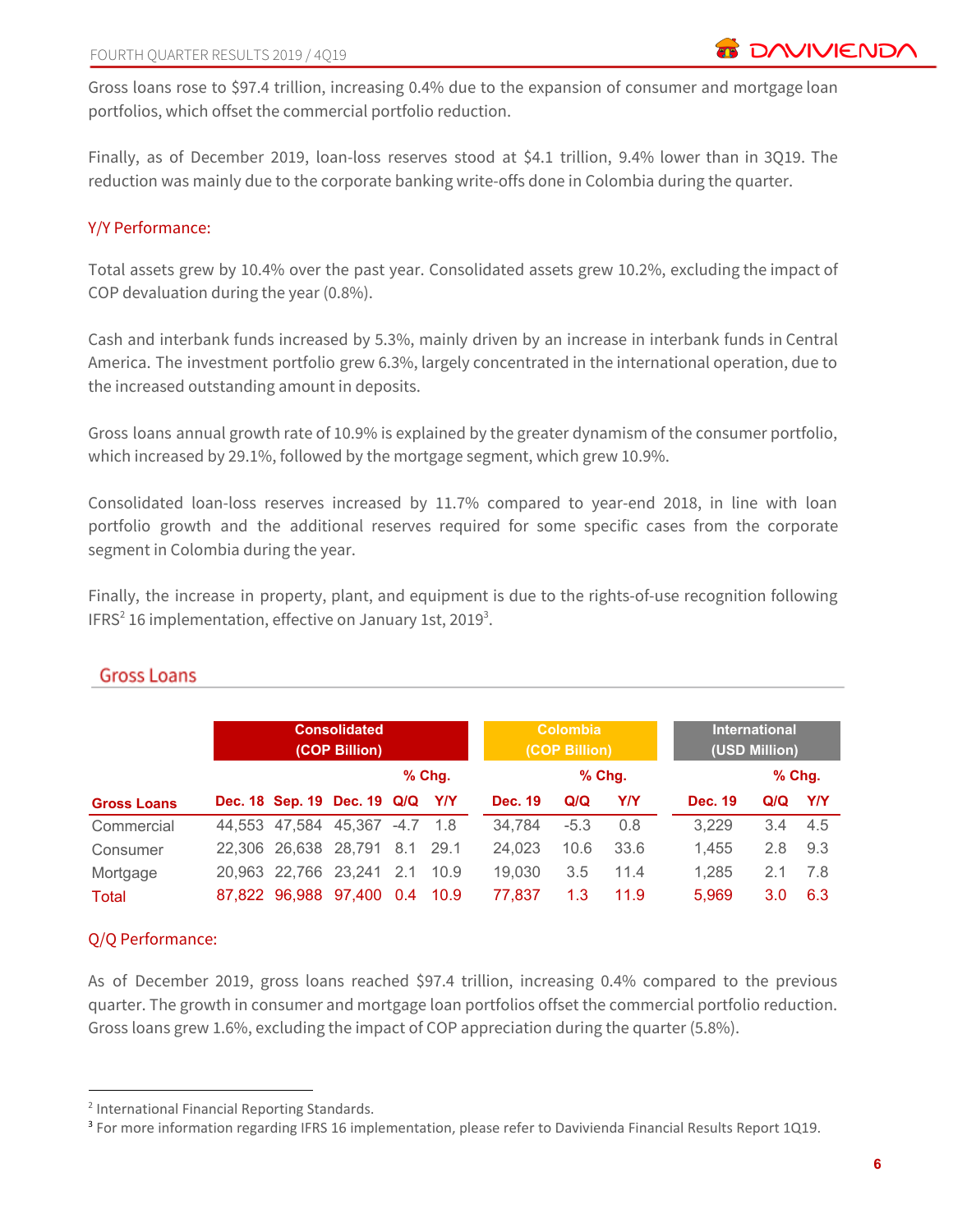The commercial portfolio decreased by 4.7% due to Colombia's operation given prepayments of some customers mainly from the corporate segment, as well as write-offs in some specific cases.

The consolidated consumer portfolio grew 8.1%, driven mainly by the implementation of commercial strategies, aligned with the bank's risk appetite, through traditional and digital channels. In Colombia, unsecured personal loans increased by 33.2% while credit cards grew 6.4%, contributing to the segment's performance.

The mortgage portfolio expanded 2.1% relative to 3Q19, explained by the 2.8% growth of the leasing for housing segment and, to a lesser extent, by the 4.2% growth of social housing in Colombia. In the last quarter of the year, mortgage loans by 200 billion pesos were securitized.

The gross loan portfolio in international subsidiaries reached USD 6.0 billion, increasing 3.0% in comparison with the previous quarter. The commercial portfolio exhibited the highest growth (3.4%), mainly due to the corporate segment in El Salvador, followed by the consumer portfolio, which grew 2.8%, and lastly, the mortgage portfolio, which increased by 2.1% over the quarter.

## Y/Y Performance:

Consolidated gross loans grew 10.9%, driven mainly by consumer growth. Consolidated gross loans increased by 10.7%, excluding the impact of COP devaluation during the year (0.8%).

The commercial portfolio recorded a 1.8% consolidated growth explained by the operation in Colombia, where the segment of small and medium enterprises (SMEs) increased by 14.2% and, on the other hand, corporate and construction segments decreased by 2.5% and 5.2%, respectively, due to customers' prepayments and write-offs.

The total consumer portfolio grew 29.1% in 2019, relative to the previous year. In Colombia, this portfolio grew 33.6%, driven mainly by unsecured personal loans and credit cards, which increased by 116.1% and 21.0%, respectively. The consumer portfolio's performance is explained by the implementation of digital initiatives, such as the Mobile Credit Card product launched in May 2019, along with analytics-based strategies. As a result, in 2019, we increased our market share by 190 bps, from 13.2% at year-end 2018 to 15.1% in November 2019.

The consolidated mortgage portfolio grew 10,9% due to leasing for housing and social housing segments in Colombia, which increased their outstanding amount by 14.0% and 10.1%, respectively. On the other hand, throughout the year, mortgage loans by 830 billion pesos were securitized.

In the international operation, the gross loan portfolio increased 6.3%, driven by a 4.5% growth in the commercial portfolio in El Salvador. The consumer portfolio increased by 9.3%, led by credit cards and payroll loans. Finally, the mortgage portfolio registered an annual growth of 7.8%, mainly reflecting the dynamics of El Salvador.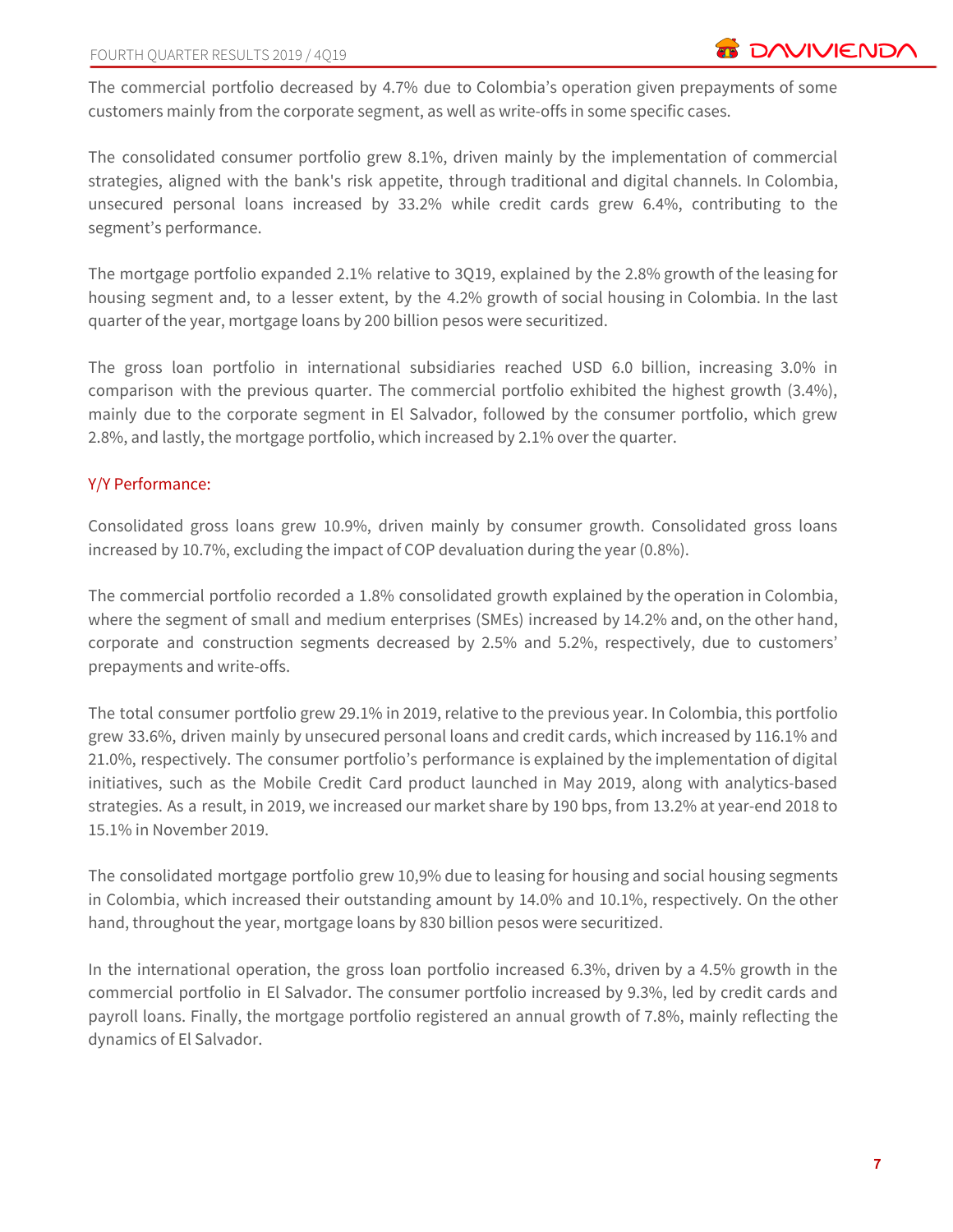## **Asset Quality and Coverage**

|                 |       | <b>Consolidated</b> |       |       | <b>Colombia</b> |       |       | <b>International</b> |          |  |  |
|-----------------|-------|---------------------|-------|-------|-----------------|-------|-------|----------------------|----------|--|--|
| <b>PDL</b>      | 4Q18  | <b>3Q19</b>         | 4Q19  | 4Q18  | <b>3Q19</b>     | 4Q19  | 4Q18  | 3Q19                 | 4Q19     |  |  |
| Commercial      | 4.62% | 4.57%               | 4.04% | 5.48% | 5.50%           | 5.03% | 1.66% | 1.42%                | 0.79%    |  |  |
| Consumer        | 2.55% | 2.24%               | 2.04% | 2.50% | 2.07%           | 1.86% | 2.76% | 2.99%                | 2.90%    |  |  |
| Mortgage        | 3.92% | 4.05%               | 4.07% | 4.15% | 4.25%           | 4.23% | 2.88% | 3.23%                | 3.36%    |  |  |
| Total $(90)^4$  | 3.93% | 3.81%               | 3.46% | 4.38% | 4.23%           | 3.86% | 2.18% | 2.20%                | 1.86%    |  |  |
| Mortgage (120)  | 3.03% | 3.17%               | 3.20% | 3.18% | 3.26%           | 3.25% | 2.38% | 2.81%                | 2.97%    |  |  |
| Total $(120)^5$ | 3.72% | 3.60%               | 3.25% | 4.15% | 4.00%           | 3.62% | 2.07% | $2.11\%$             | $1.77\%$ |  |  |

## Q/Q Performance:

90 days Consolidated PDL ratio closed at 3.46% as of December 2019, decreasing 35 bps compared to the previous quarter, primarily due to the write-offs made in the commercial portfolio.

The commercial portfolio PDL ratio closed 2019 at 4.04%, 53 bps lower than in September 2019 (4.57%). This reduction stemmed from write-offs done in the last quarter in Colombia, where the ratio decreased by 47 bps from 5.50% to 5.03%. In the international operation, the ratio improved by 63 bps, from 1.42% in September 2019 to 0.79% at year-end 2019, due to the dynamics in Costa Rica and Panama.

90 days PDL ratio for the consumer portfolio closed at 2.04%, decreasing 20 bps over the quarter due to the portfolio's growth. In Central America, the ratio improved by 9 bps because of payroll loan portfolio growth and performance in Costa Rica, as well as improved behavior of unsecured personal loans and credit cards in El Salvador.

Finally, 90 and 120 days PDL ratios for mortgage loans closed at 4.07% and 3.20% respectively, increasing 2 and 3 bps over the quarter. In Colombia, the ratios improved by 2 and 1 bp showing a recent trend towards stabilization. In the international subsidiaries, 90 and 120 days PDL ratios increased by 13 bps and 16 bps respectively, due to the ongoing macroeconomic impact on this segment.

Write-offs for the loan-book totaled \$1.0 trillion in 4Q19, increasing 123.3% as a result of the higher write-offs done in Colombia during the quarter, as mentioned earlier.

| <b>Write-offs</b> |      | <b>Quarterly Figures</b> | $%$ Chg. |       |       |
|-------------------|------|--------------------------|----------|-------|-------|
| (COP billion)     | 4018 | <b>3019</b>              | 4019     | Q/Q   | YIY   |
| Total write-offs  | 509  | 480                      | 1.072    | 123.3 | 110.5 |

<sup>4</sup> Total (90): Portfolio > 90 days / Gross loan portfolio.

<sup>5</sup> Total (120) includes: (Mortgage>120 days + Commercial> 90 days + Consumer> 90 days) / Gross loan portfolio.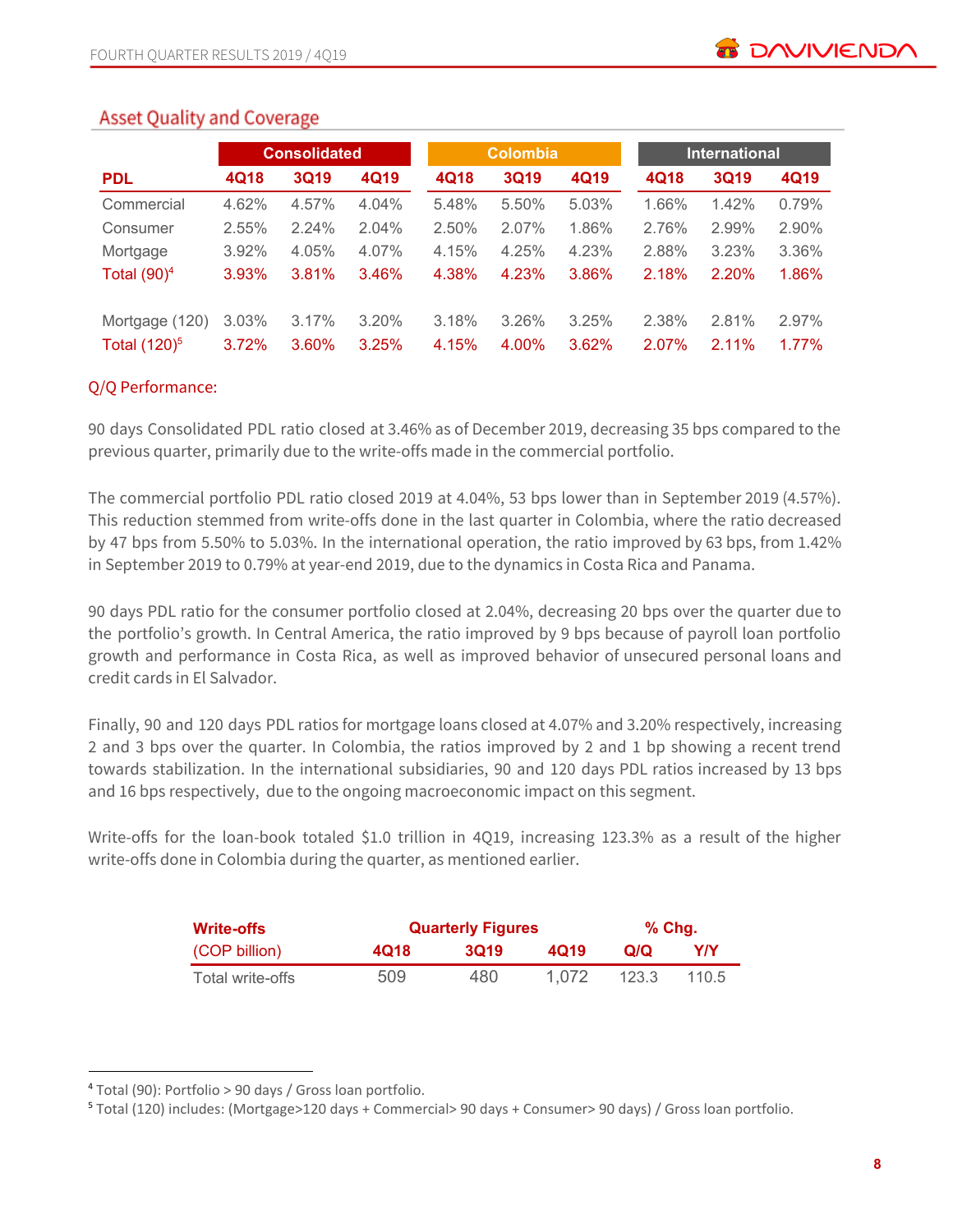## Y/Y Performance:

90 days consolidated PDL ratio decreased by 47 bps over the year due to the performance of the commercial and consumer portfolios.

The commercial portfolio PDL ratio decreased by 58 bps as a result of the write-offs done in the last quarter, as well as restructuring agreements made throughout the year. In Central America, the PDL ratio for this portfolio also improved due to the behavior in Costa Rica and Panama.

The consumer PDL ratio decreased 51 bps, explained by the portfolio growth in Colombia. In Central America, the PDL ratio increased by 15 bps, mainly due to the deterioration of payroll and unsecured personal loans in El Salvador during the first quarter of the year.

90 and 120 days PDL ratios for mortgage loans increased by 15 and 17 bps, respectively, relative to 4Q18, mainly due to the deterioration in the international operation. In Colombia, 90 and 120 days PDL ratios increased by 8 and 7 bps given that securitizations conducted over the past year (COP 830 billion) accounted for around 12 and 15 bps of the ratios' variation. On the other hand, the macroeconomic situation has continued to affect the mortgage segment in the international subsidiaries, where 90 and 120 days PDL ratios increased by 48 and 59 bps over the past year.

Write-offs increased by 110.5% compared to 4Q18, reflecting larger write-offs in the corporate segment. Accumulated write-offs as of December 2019 reached \$2.5 trillion, increasing 28.0% compared to the previous year.

| <b>Write-offs</b> |                | <b>Accumulated Figures</b> |      |  |  |  |
|-------------------|----------------|----------------------------|------|--|--|--|
| (COP billion)     | <b>Dec. 18</b> | <b>Dec. 19</b>             | YIY  |  |  |  |
| Write-offs        | 1.931          | 2.472                      | 28.0 |  |  |  |

## Coverage

|              |        | Coverage <sup>6</sup> |        |        | Total Reserves Coverage <sup>7</sup> |        |  |  |  |
|--------------|--------|-----------------------|--------|--------|--------------------------------------|--------|--|--|--|
| Coverage     | 4Q18   | <b>3Q19</b>           | 4Q19   | 4Q18   | <b>3Q19</b>                          | 4Q19   |  |  |  |
| Commercial   | 94.8%  | 119.9%                | 117.0% | 107.7% | 130.5%                               | 140.6% |  |  |  |
| Consumer     | 254.4% | 268.3%                | 280.6% | 270.2% | 296.8%                               | 319.7% |  |  |  |
| Mortgage     | 37.7%  | 39.2%                 | 37.3%  | 67.0%  | 67.7%                                | 67.8%  |  |  |  |
| <b>Total</b> | 107.6% | 123.8%                | 123.1% | 124.9% | 141.7%                               | 151.4% |  |  |  |

## Q/Q Performance:

The coverage ratio closed at 123.1%, decreasing 70 bps compared to 3Q19. Total consolidated coverage closed 2019 at 151.4%, 9.7 pps higher than the previous quarter as a result of the lower balance of 90 days past due loans, despite lower asset allowances and equity reserves.

<sup>6</sup> Coverage: Asset Allowances / Portfolio> 90 days.

<sup>7</sup> Total Reserves Coverage: (Assets Allowances + Equity Reserves) / Portfolio> 90 days.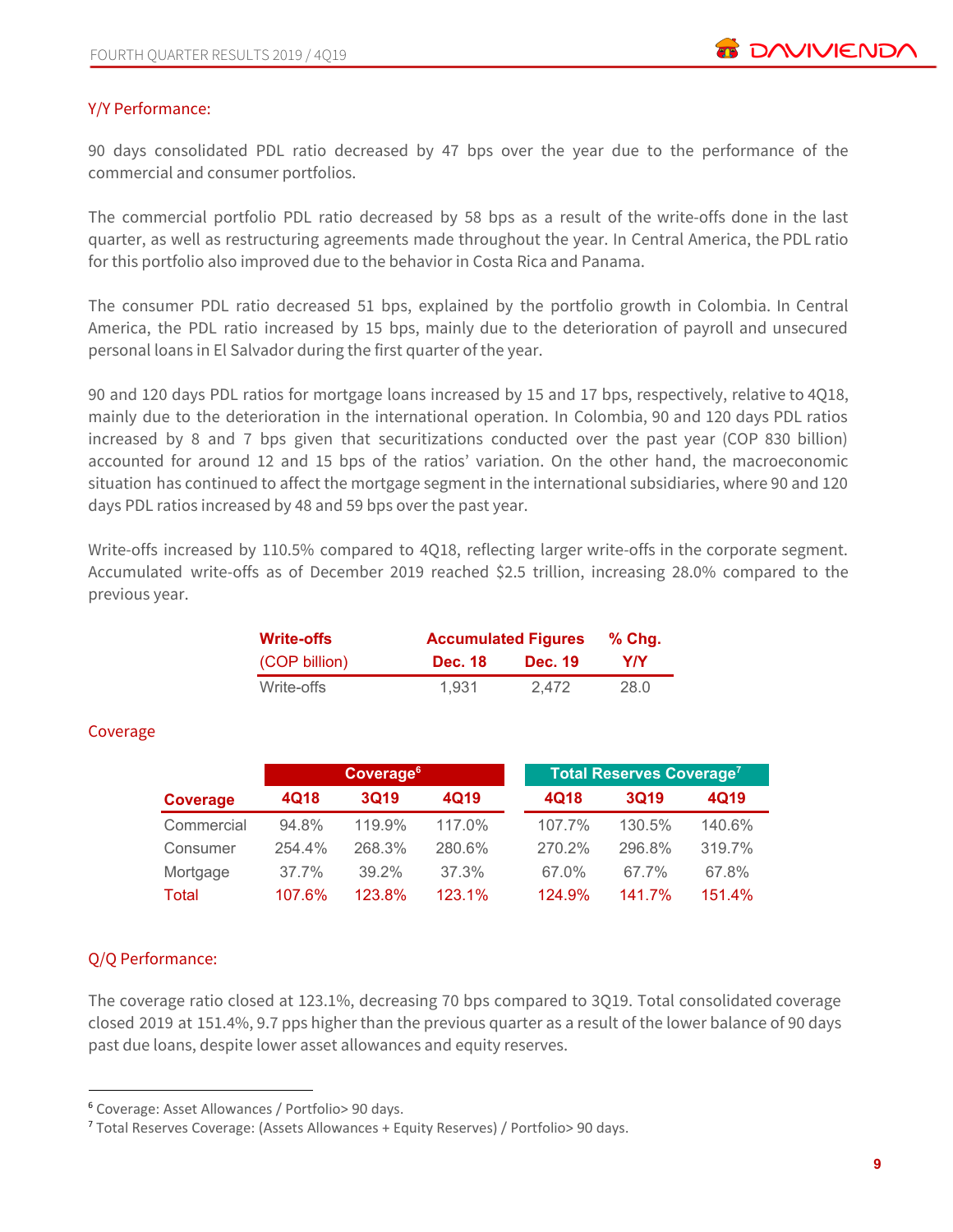#### Y/Y Performance:

Coverage and Total Reserves Coverage ratios increased by 15.5 and 26.5 pps, respectively, due to increased asset allowances and equity reserves.

## **Funding Sources**

|                                                 |        |        | <b>Consolidated</b><br>(COP Billion) |          |          |                | <b>Colombia</b><br>(COP Billion) |            |                | <b>International</b><br>(USD Million) |          |
|-------------------------------------------------|--------|--------|--------------------------------------|----------|----------|----------------|----------------------------------|------------|----------------|---------------------------------------|----------|
|                                                 |        |        |                                      | $%$ Chg. |          |                |                                  | % Chg.     |                |                                       | $%$ Chg. |
| Funding Sources Dec. 18 Sep. 19 Dec. 19 Q/Q Y/Y |        |        |                                      |          |          | <b>Dec. 19</b> | Q/Q                              | <b>Y/Y</b> | <b>Dec. 19</b> | Q/Q                                   | Y/Y      |
| Demand deposits 36,086                          |        | 38,715 | 40,786                               |          | 5.4 13.0 | 31.407         | 4.0                              | 13.3       | 2,862          | 16.7                                  | 11.3     |
| Term deposits                                   | 31.118 | 35,998 | 34,805 -3.3 11.8                     |          |          | 24,532         | $-4.9$                           | 9.6        | 3.135          | 6.7                                   | 16.7     |
| <b>Bonds</b>                                    | 10.686 | 12.754 | 12.399                               | $-2.8$   | - 16.0   | 10,896         | $-2.4$                           | 13.7       | 458            | 0.1                                   | 35.2     |
| Credits                                         | 12.495 | 12.993 | 13.565                               | 4.4 8.6  |          | 9,479          | 12.5                             | 24.3       | 1.247          | $-5.1$                                | $-16.8$  |
| Total                                           | 90.385 |        | 100,460 101,555 1.1                  |          | $-12.4$  | 76.314         | 1.0                              | 13.4       | 7.702          | 7.5                                   | 8.5      |

#### Q/Q Performance:

Funding sources totaled \$101.6 trillion at the end of 2019, growing 1.1% over the quarter, mainly due to a 5.4% increase in demand deposits and 4.4% in credits. Funding sources grew 2.5%, excluding the impact of COP appreciation over the quarter (5.8%).

As of December 2019, demand and term deposits reached a balance of \$40.8 and \$34.8 trillion, respectively. In Colombia, demand deposits grew 4.0%, while term deposits decreased by 4.9%. In the foreign subsidiaries, demand deposits increased by 16.7%, explained mainly by larger deposits from the corporate and business segments in El Salvador and Costa Rica.

Bonds closed 2019 with a \$12.4 trillion balance, decreasing 2.8% relative to 3Q19, mainly because of the maturity of senior bonds in October worth approximately \$109 billion and the appreciation of the UVR (inflation-linked unit) and the exchange rate in Colombia.

Credits with entities, which increased by 4.4 % over the quarter, reached a balance of \$13.6 trillion as of December 2019. In Colombia, credits increased by 12.5% due to the disbursement by the IFC of a Tier II subordinated loan amounting to USD 335 million, while in Central America credits with entities decreased 5.1% due to settled obligations with foreign banks.

Loans to funding ratio stood at 95.9%, 6 bps below the figure recorded in September because of the higher growth recorded in funding sources compared to gross loans growth.

## Y/Y Performance:

Funding sources grew 12.4% due to the higher outstanding amount in demand and term deposits. Funding sources increased by 12.1%, excluding the impact of COP devaluation over the year (0.8%).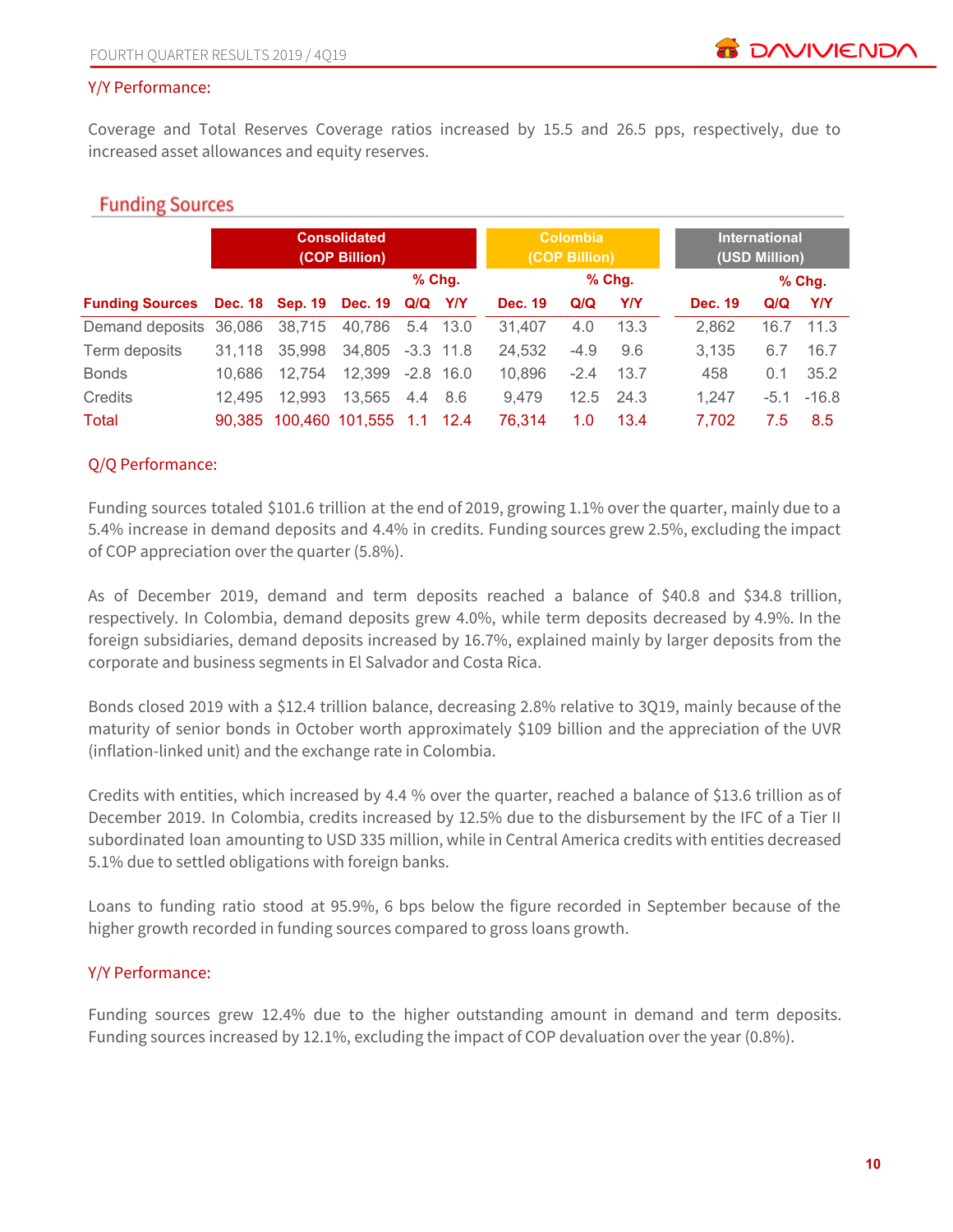Deposits increased mainly in Colombia, driven by demand deposits, which increased by 13.3% annually, followed by term deposits with a 9.6% growth. In Central America, term deposits grew 16.7%, above demand deposits, which increased by 11.3%.

Consolidated bonds increased by 16.0% mainly because of issuances amounting to nearly \$1.8 trillion done in Colombia during the year.

Credits with entities reached \$13.6 trillion at the end of 2019, growing 8.6% compared to December 2018, reflecting increased credits with foreign financial entities such as multilaterals.

Loans to funding ratio increased by 102 bps against 4Q18, given the gross loans expansion during the year.

## **Equity and Regulatory Capital**

| <b>Total Regulatory Capital and</b><br><b>Risk-Weighted Assets</b> | <b>Consolidated</b> |             |         |           |            |  |  |  |  |  |
|--------------------------------------------------------------------|---------------------|-------------|---------|-----------|------------|--|--|--|--|--|
| (COP Billion)                                                      | 4Q18                | <b>3Q19</b> | 4Q19    | Q/Q       | <b>Y/Y</b> |  |  |  |  |  |
| Equity                                                             | 11,410              | 12,383      | 12,651  | 2.2       | 10.9       |  |  |  |  |  |
| Common Equity Tier I Capital                                       | 7,887               | 8,824       | 8,734   | $-1.0$    | 10.7       |  |  |  |  |  |
| <b>Tier II Capital</b>                                             | 3,908               | 3,259       | 3,956   | 21.4      | 1.2        |  |  |  |  |  |
| <b>Total Regulatory Capital</b>                                    | 11,795              | 12,083      | 12,691  | 5.0       | 7.6        |  |  |  |  |  |
| <b>Risk Weighted Assets</b>                                        | 94,724              | 103,098     | 103,972 | 0.8       | 9.8        |  |  |  |  |  |
| <b>Capital Adequacy Ratio</b>                                      | 11.93%              | 11.15%      | 11.61%  | 46 bps    | $-32$ bps  |  |  |  |  |  |
| Tier I                                                             | 7.98%               | 8.15%       | 7.99%   | $-15$ bps | 1 bps      |  |  |  |  |  |
| Tier II                                                            | 3.95%               | 3.01%       | 3.62%   | 61 bps    | $-33$ bps  |  |  |  |  |  |

## Q/Q Performance:

At the end of 2019, consolidated equity reached \$12.7 trillion, growing 2.2% relative to the previous quarter due to the resulting profits.

The total capital adequacy ratio stood at 11.61%, 46 bps higher than the figure reported in 3Q19, as a result of the increase in Tier II due to the hybrid loan granted by the IFC in December amounting to USD 335 million. The total capital adequacy ratio is 261 bps above the threshold defined as the minimum required under Colombian regulation (9%). The Tier I ratio decreased by 15 bps closing 2019 at 7.99%, given risk-weighted assets growth over the quarter.

As of December 2019, the density $8$  of risk-weighted assets stood at 85.1%, down 10 bps from 3Q19 (85.2%).

## Y/Y Performance:

Consolidated equity grew over the year 10.9% due to reserves growth (on the occasion of the \$782 billion capitalization approved by the Shareholders Meeting).

<sup>8</sup> Risk-Weighted Assets' Density: RWAs by Credit Risk / Total Assets.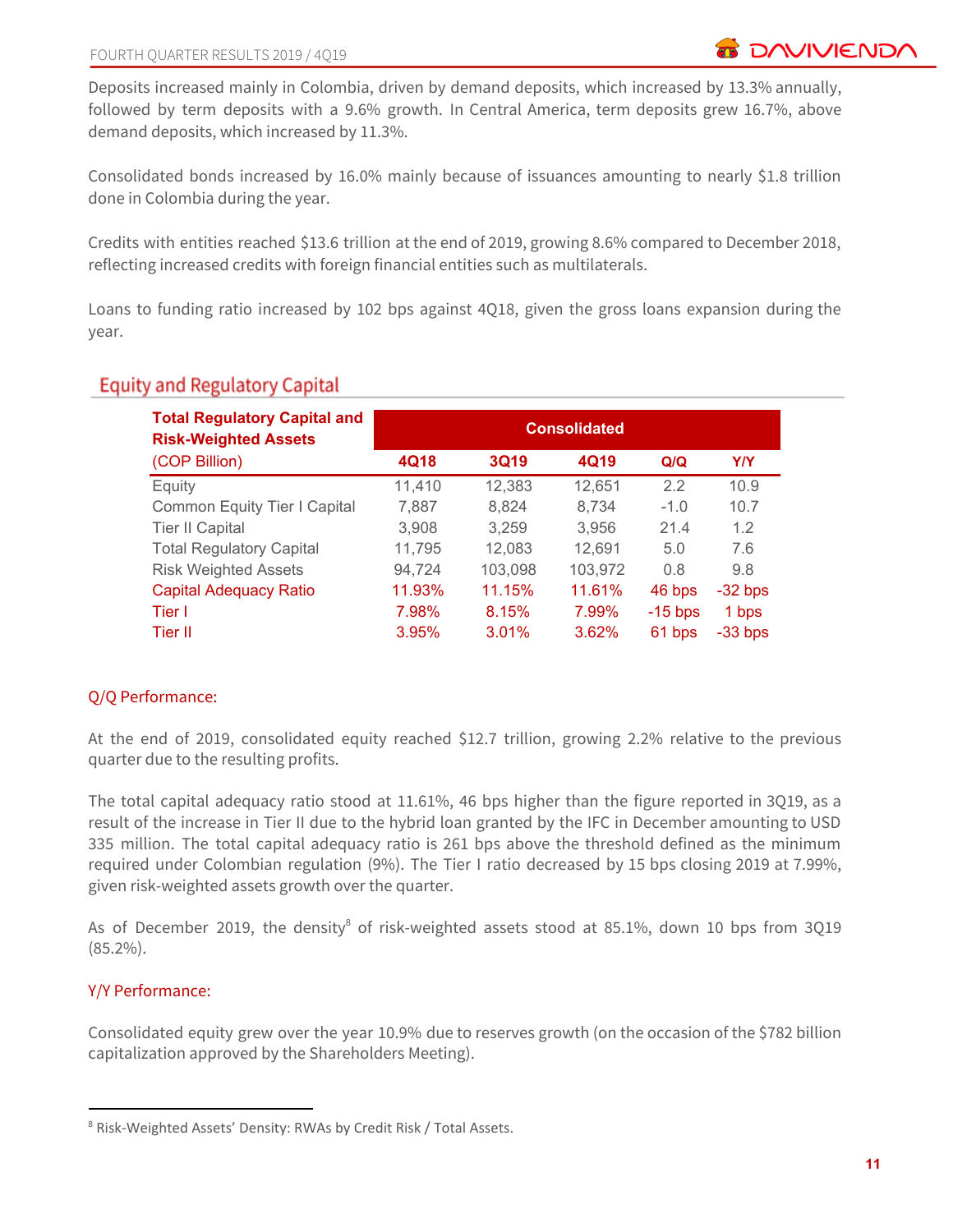**B** DAVIVIENDA

The total capital adequacy ratio decreased by 32 bps over the past 12 months, explained by the 9.8% growth in risk-weighted assets during the year and lower weight of the outstanding subordinated debt. On the other hand, the Tier I ratio remained stable (increasing 1 bp), despite risk-weighted assets growth compared to year-end 2018.

The density of risk-weighted assets decreased by 40 bps compared to 4Q18 (85.5%).

| <b>Income Statement</b>         |                | <b>Quarterly Figures</b> |             |          | % Chg.     |                | <b>Accumulated Figures</b> | % Chg.     |
|---------------------------------|----------------|--------------------------|-------------|----------|------------|----------------|----------------------------|------------|
| (COP billion)                   | 4Q18           | 3Q19                     | <b>4Q19</b> | Q/Q      | <b>Y/Y</b> | <b>Dec. 18</b> | <b>Dec. 19</b>             | <b>Y/Y</b> |
| Interest Income                 | 2,435          | 2,717                    | 2,751       | 1.2      | 13.0       | 9.510          | 10,725                     | 12.8       |
| Loan Income                     | 2,270          | 2,494                    | 2,548       | 2.2      | 12.2       | 8,862          | 9.795                      | 10.5       |
| Commercial                      | 922            | 1,008                    | 953         | $-5.4$   | 3.4        | 3,565          | 3,813                      | 7.0        |
| Consumer                        | 823            | 908                      | 1,008       | 11.0     | 22.5       | 3,201          | 3,610                      | 12.8       |
| Mortgage                        | 525            | 578                      | 587         | 1.5      | 11.8       | 2,096          | 2,371                      | 13.1       |
| Investment Income               | 143            | 195                      | 167         | $-14.4$  | 17.1       | 547            | 812                        | 48.3       |
| Other Income                    | 22             | 28                       | 36          | 28.6     | 60.9       | 101            | 119                        | 17.8       |
| <b>Financial Expenses</b>       | 911            | 1,040                    | 1,046       | 0.6      | 14.9       | 3,558          | 4,031                      | 13.3       |
| <b>Demand Deposits</b>          | 169            | 203                      | 227         | 12.0     | 34.7       | 627            | 819                        | 30.5       |
| <b>Term Deposits</b>            | 403            | 444                      | 435         | $-2.0$   | 7.9        | 1,658          | 1,677                      | 1.1        |
| Credits                         | 138            | 146                      | 138         | $-5.1$   | 0.6        | 480            | 571                        | 18.9       |
| <b>Bonds</b>                    | 178            | 200                      | 214         | 7.0      | 20.0       | 713            | 792                        | 11.1       |
| Other Expenses                  | 23             | 47                       | 31          | $-33.6$  | 36.7       | 80             | 173                        | 100.0      |
| <b>Gross Financial Margin</b>   | 1,524          | 1,676                    | 1,704       | 1.7      | 11.8       | 5,951          | 6,694                      | 12.5       |
| <b>Net Provision Expenses</b>   | 513            | 661                      | 572         | $-13.4$  | 11.5       | 2,075          | 2,434                      | 17.3       |
| Net Interest Margin             | 1,011          | 1,016                    | 1,132       | 11.4     | 12.0       | 3,877          | 4,259                      | 9.9        |
| Operating Income                | 315            | 330                      | 348         | 5.4      | 10.6       | 1,254          | 1,331                      | 6.1        |
| <b>Operating Expenses</b>       | 919            | 933                      | 1,037       | 11.2     | 12.9       | 3,414          | 3,730                      | 9.3        |
| <b>Personnel Expenses</b>       | 350            | 374                      | 417         | 11.5     | 19.1       | 1,440          | 1,544                      | 7.3        |
| <b>Operation Expenses</b>       | 428            | 387                      | 443         | 14.5     | 3.4        | 1,472          | 1,504                      | 2.2        |
| <b>Other Expenses</b>           | 141            | 172                      | 178         | 3.2      | 26.2       | 503            | 682                        | 35.6       |
| <b>Exchange and Derivatives</b> | 56             | 46                       | 35          | $-22.9$  | $-37.0$    | 145            | 67                         | $-54.1$    |
| Other Income and Expenses, net  | $\overline{4}$ | 5                        | $-12$       | $-100.0$ | $-100.0$   | 14             | 0                          | $-100.0$   |
| <b>Income before Taxes</b>      | 467            | 464                      | 466         | 0.5      | $-0.1$     | 1,876          | 1,927                      | 2.7        |
| Income Tax                      | 92             | 120                      | 82          | $-31.9$  | $-11.4$    | 478            | 443                        | $-7.2$     |
| <b>Net Profit</b>               | 374            | 344                      | 385         | 11.7     | 2.7        | 1,399          | 1,484                      | 6.1        |

# **INCOME STATEMENT**

**Net Profit** 

## Quarterly figures

Q/Q Performance: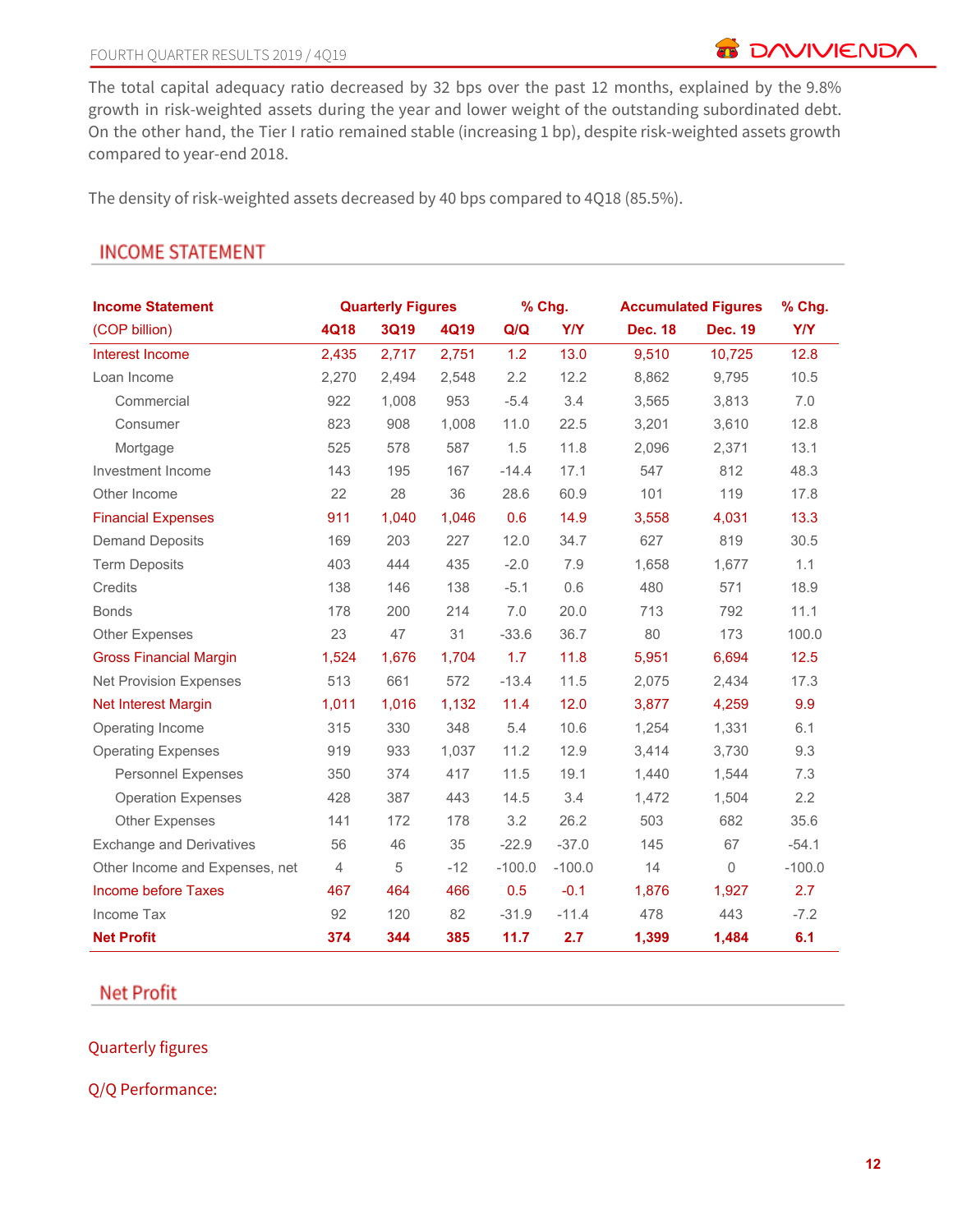Quarter's net profit at the end of 2019 reached about \$385 billion, increasing 11.7% compared to September 2019. Hence, the Annualized Quarter Return on Average Equity (ROAE) increased by 93 bps reaching 12.3%.

Net profit in Colombia was \$324 billion, growing 18.1% mainly due to the net financial margin expansion, explained by higher loan income and lower provision expenses. Loan income increased 2.0% led by the consumer and mortgage portfolios whose income increased by 11.8% and 1.3%, respectively, while investment income decreased by 26.9%. On the other hand, net provision expenses decreased by 13.2% mainly because of lower provision efforts during the 4Q19 and increased portfolio recovery actions.

Net profit for the operation in Central America totaled USD 17.7 million as of December 2019, decreasing 15.4% over the quarter. This result was explained by the CRC/USD hedging strategy, aimed to preserve the capital adequacy ratio in Costa Rica, which generated higher net exchange expenses given the CRC revaluation over the quarter. Additionally, the net profit decreased due to the deterioration of some goods received in lieu of payment in Costa Rica.

## Y/Y Performance:

Quarter's consolidated profit grew 2.7% over the year as a result of the 12.0% increase in the net financial margin, along with the 12.9% growth in operating expenses. Therefore, Annualized Quarter ROAE was 112 bps lower than in 4Q18.

In Colombia, loan income grew 12.2%, driven by the consumer segment, and investment income increased by 4.5%. Higher net provision expenses, which increased by 6.2% annually, resulted mainly from the additional expense in the consumer segment, in line with the portfolio's growth. Lastly, operating expenses increased by 13.6% concentrated in personnel expenses.

The net profit of the operation in the subsidiaries decreased by 39.0% in USD relative to the previous year due to higher net exchange expenses, given the CRC/USD hedging strategy explained above.

## Accumulated figures

## Y/Y Performance

Accumulated profits throughout 2019 reached \$1.48 trillion, increasing 6.1% over the year. 12-months ROAE closed the year at 12.4%, decreasing 48 bps over the same period. In 2018 atypical profits were recorded due to lower provision expenses resulting from IFRS 9 implementation, and to extraordinary income received from real estate asset sales. Therefore, accumulated profits in 2019 grew less compared to the accumulated figure in 2018, explaining the ROAE reduction.

In Colombia's operation, accumulated profits grew 11.6%, mainly driven by higher financial income. Loan income increased by 8.6%, and growth recorded by segment was: consumer 11.5%, mortgage 12.1%, and commercial 3.3%. On the other hand, investment income recorded a 49.1% due to the appreciation of public debt instruments and the non-recurring income perceived in 1Q19 from valuation adjustments of securitization instruments. Higher provision expenses, which increased by 14.9% annually, resulted from further coverage required for specific cases in the commercial portfolio and additional expenses in the consumer segment, in line with the portfolio's growth.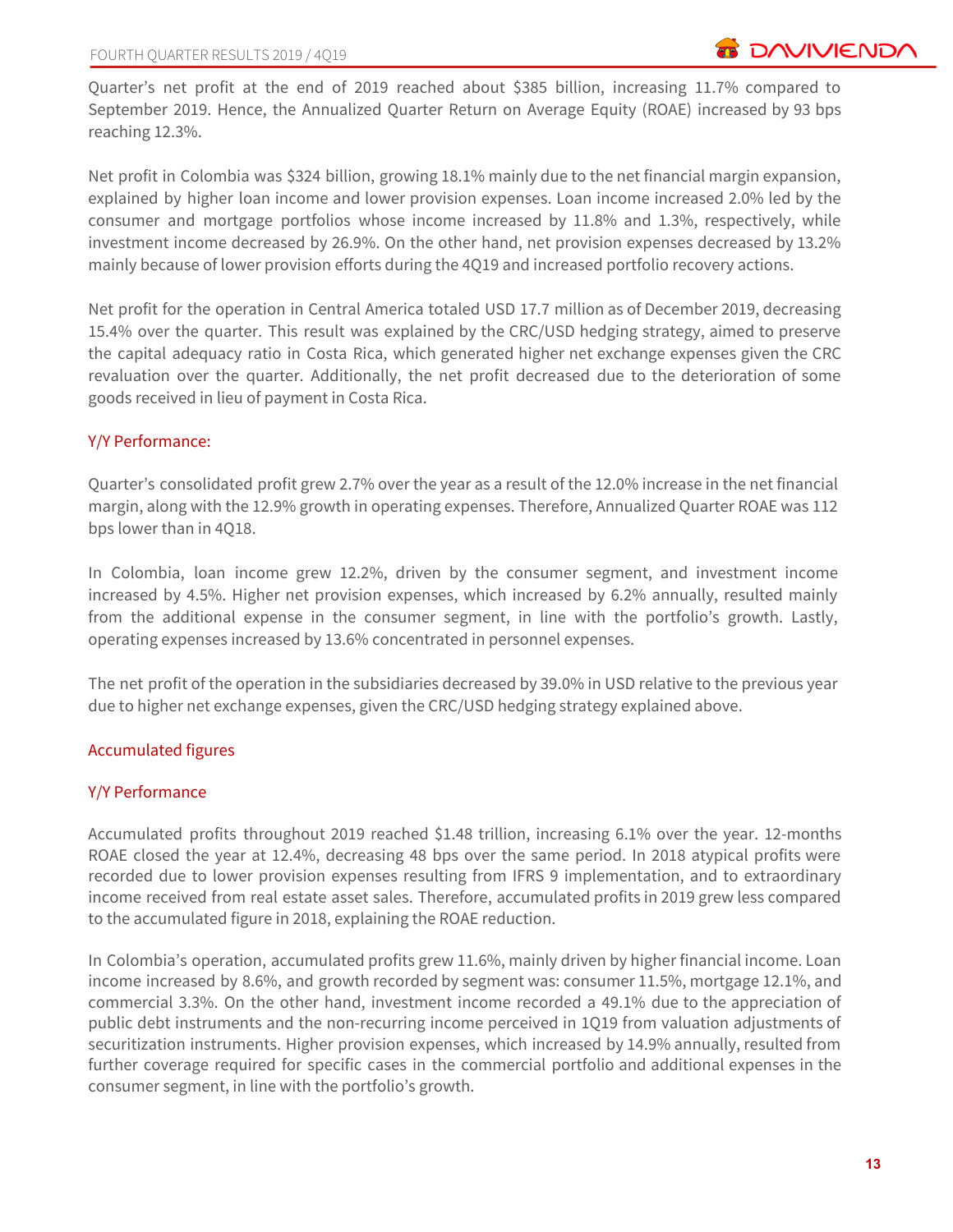**DAVIVIEND** 

In the international subsidiaries, accumulated profits decreased 23.7% in USD. However, this figure is impacted by the foreign exchange hedging strategy explained above and IFRS 9 provisioning standards. In the local operations, excluding these two effects, profits increased 14% compared to year-end 2018. The hedging strategy impacted in a negative way the net profit, but is reflected as a higher level of equity. The difference in provisioning standards between local and international rules explains the rest of the impact.

| <b>Gross Financial Margin</b>    | <b>Quarterly Figures</b> |             | $%$ Chg. |        | <b>Accumulated</b><br><b>Figures</b> |       | % Chg.          |            |
|----------------------------------|--------------------------|-------------|----------|--------|--------------------------------------|-------|-----------------|------------|
| (COP billion)                    | 4Q18                     | <b>3Q19</b> | 4Q19     | Q/Q    | <b>Y/Y</b>                           |       | Dec. 18 Dec. 19 | <b>Y/Y</b> |
| Loan Income                      | 2.270                    | 2.494       | 2.548    | 2.2    | 12.2                                 | 8.862 | 9,795           | 10.5       |
| Investments and Interbank Income | 165                      | 223         | 203      | $-9.0$ | 23.0                                 | 648   | 931             | 43.6       |
| <b>Financial Income</b>          |                          | 2.435 2.717 | 2.751    | 1.2    | 13.0                                 | 9,510 | 10,725          | 12.8       |
| <b>Financial Expenses</b>        | 911                      | 1.040       | 1.046    | 0.6    | 14.9                                 | 3.558 | 4,031           | 13.3       |
| <b>Gross Financial Margin</b>    | 1.524                    | 1.676       | 1.704    | 1.7    | 11.8                                 | 5,951 | 6.694           | 12.5       |

# **Gross Financial Margin**

## Quarterly figures

## Q/Q Performance:

As of December 2019, consolidated gross financial margin closed at \$1.7 trillion, increasing 1.7% over the quarter, due to higher loan income (2.2%) and financial expenses rising at a 0.6% rate.

In Colombia, loan income rose 2.0% as a result of higher income from the consumer and mortgage portfolios, which grew 11.8% and 1.3%, respectively, in line with the increase in the outstanding amount. In contrast, investment income decreased by 26.9%, mainly due to depreciations in the public debt market.

Financial expenses recorded a 0.1% decrease in Colombia because of lower interest expenses on money market operations (-36.5%) due to a reduction in the trading portfolio. Likewise, financial expenses decreased because of lower term deposits expenses (-3.5%), as a result of the decline in their outstanding amount.

Therefore, the gross financial margin presented a quarterly growth of 0.9% in Colombia.

International subsidiaries recorded a 3.2% increase in the gross financial margin denominated in USD, explained by the rise in interest income (2.4%), which offset the increase in financial expenses (1.3%). Loan income grew 1.0%, driven by the consumer portfolio, followed by the mortgage, and finally, the commercial segment. As for investment income, the 14.5% increase was due to debt instruments' behavior over the last quarter. Financial expenses increased by 1.3%, mainly because of the outstanding amount increase in demand and term deposits.

Annualized Quarter NIM closed at 6.31%, decreasing 10 bps against 3Q19 (6.41%), as a result of the higher growth in performing assets compared to the gross financial margin growth in the same period.

| <b>NIM</b>                |       |       |       | <b>Bps. Chg</b> |     |
|---------------------------|-------|-------|-------|-----------------|-----|
| <b>Annualized Quarter</b> | 4Q18  | 3019  | 4019  | Q/Q             | Y/Y |
| Total NIM                 | 6.39% | 6.41% | 6.31% | $-10$           | -8  |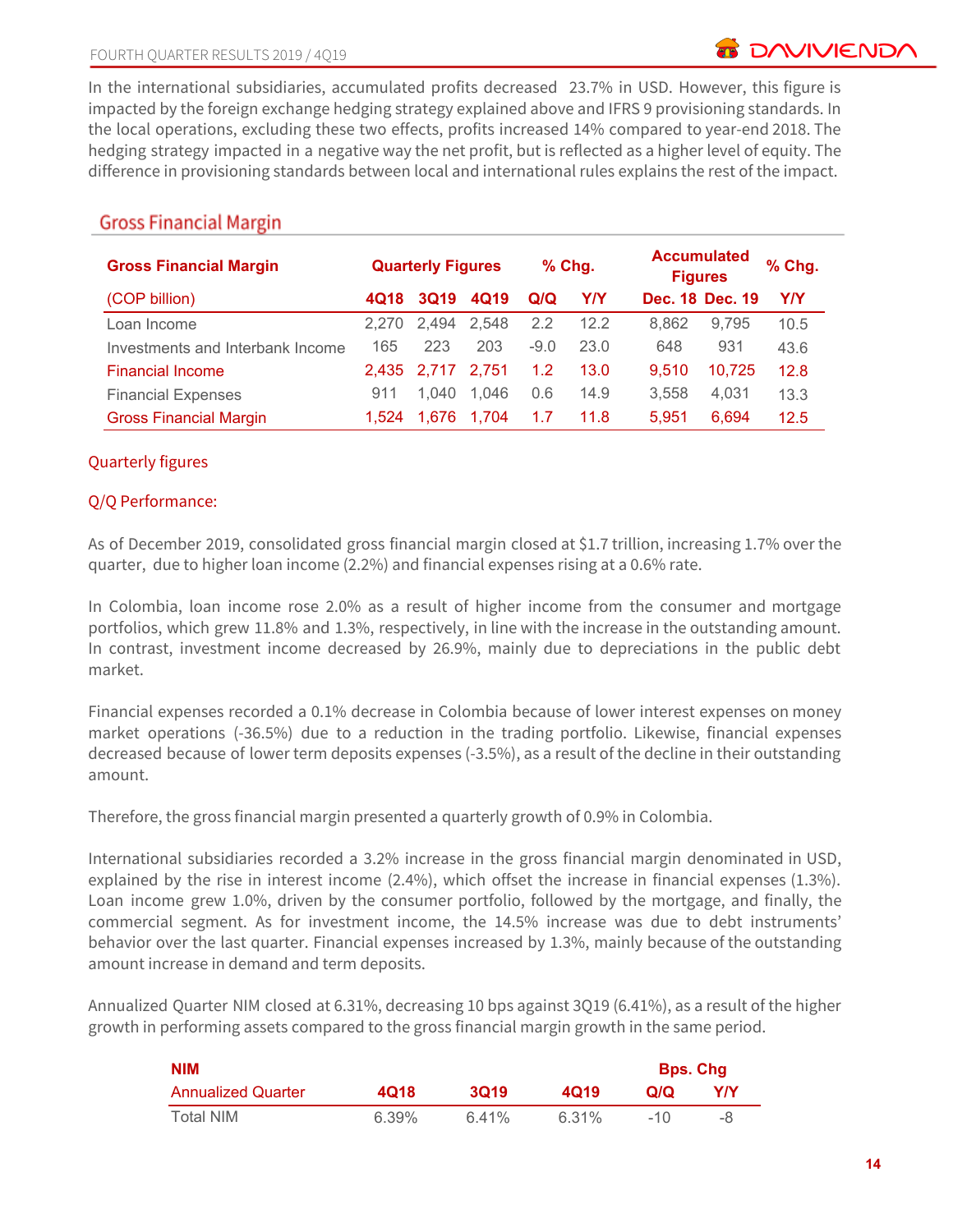

#### Y/Y Performance:

The gross financial margin grew 11.8% compared to the previous year as a result of the 12.2% growth in loan income and 14.9% growth in financial expenses. Excluding IFRS 16 adoption, financial expenses grow 13.2% and the gross financial margin 12.9%.

In Colombia, the gross financial margin grew 11.2% over the year, mainly explained by the increase in the consumer portfolio income (22.9%). Additionally, investment income increased by 4.5% due to debt instruments appreciation. Financial expenses grew 14.1% concentrated in demand deposits (32.1%) and bonds (17.8%) due to their increased outstanding amount and higher interest rates, either because of mix changes in the funding composition or longer-term maturities. Moreover, financial expenses increased relative to 4Q18, a quarter in which they decreased due to a liabilities repricing effect.

The gross financial margin in the international operation increased by 6.7% in USD during the year. Loan income led the margin expansion with a 4.3% growth driven by the consumer segment (10.1%). Investment income also contributed, increasing 33.4% leveraged by debt instruments. On the other hand, financial expenses grew 9.2% as a result of higher interest expenses on savings accounts (32.8%) and term deposits (8.9%).

Annualized NIM for the quarter decreased by 8 bps relative to a year earlier due to the higher growth of performing assets over the past year, compared to the gross financial margin growth during the same period. IFRS 16 adoption impacted the quarter annualized NIM in around 6 bps.

#### Accumulated figures

#### Y/Y Performance

The gross financial margin closed at \$6.7 trillion, increasing 12.5% from the previous year due to higher loan income (10.5%) and higher financial expenses (13.3%). Excluding IFRS 16 adoption, financial expenses grow 11.4%.

In Colombia, the accumulated gross financial margin reached \$5.5 trillion, growing 11.1% as a result of higher income from the consumer and mortgage portfolios, which increased by 11.5% and 12.1%, respectively. Investment income grew 49.1% due to the appreciation in public and private debt markets, as well as non-recurring income received in 1Q19 from adjustments in the valuation of securitization instruments. On the other hand, financial expenses increased by 9.9% due to higher interest expenses associated with higher outstanding amount in demand deposits and credits, mix changes in the funding composition and IFRS 16 implementation.

In the international subsidiaries, the year-end gross financial margin totaled \$363.7 million USD, increasing 7.6% compared to 2018. Commercial and consumer loan income increased by 7.2% and 11.7%, respectively. Higher investment income (31.9%) resulted from the appreciation of debt securities.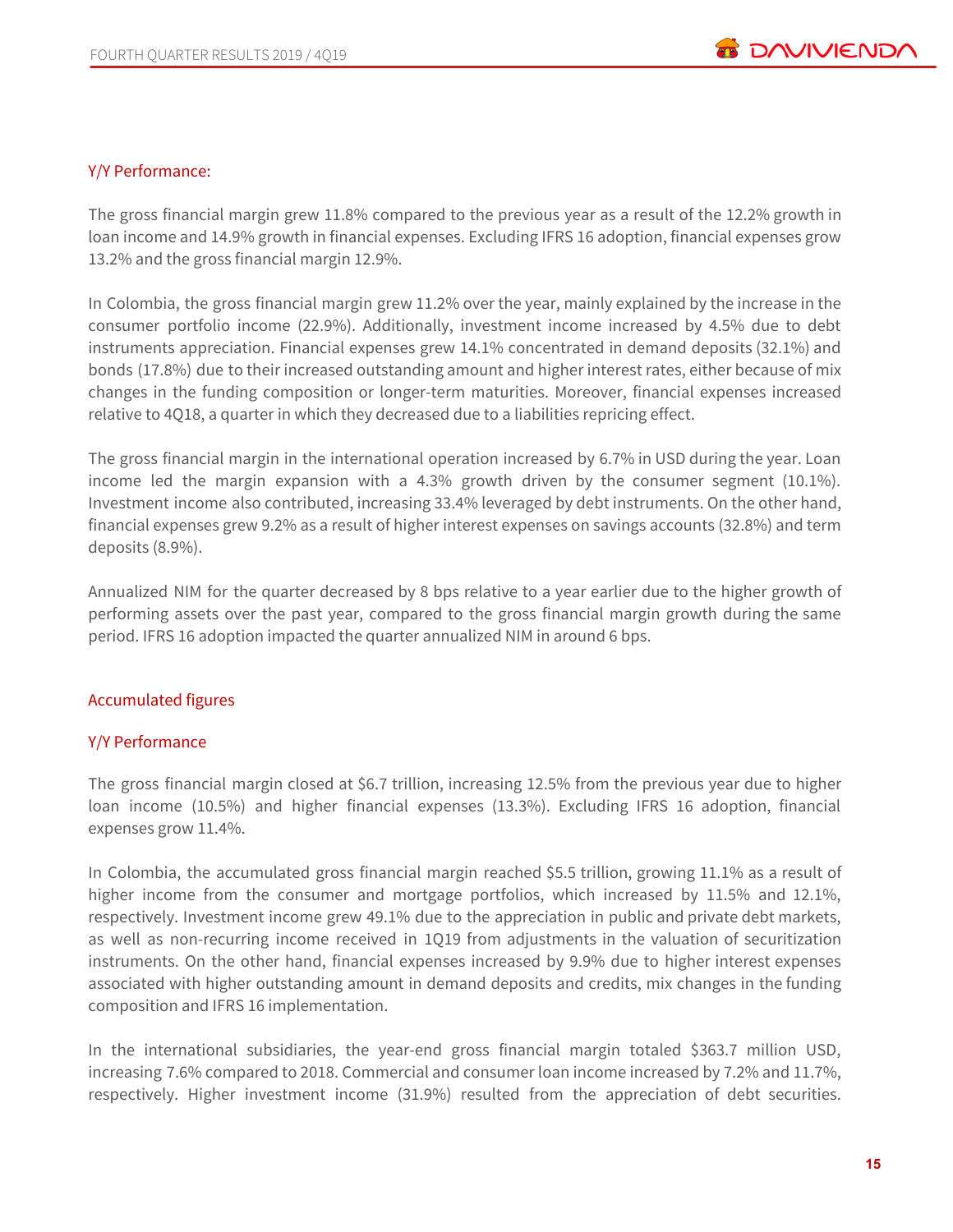Financial expenses grew 14.6% relative to the previous year due to higher expenses of demand deposits (33.9%) and bonds (47.4%).

12-months NIM stood at 6.52% as of December 2019, remaining stable compared to the figure reported in December 2018 (an increase of 2 bps). IFRS 16 adoption impacted the 12-months NIM in around 7 bps.

| <b>NIM</b> |       |       |          | <b>Bps. Chg</b> |     |
|------------|-------|-------|----------|-----------------|-----|
| 12 Months  | 4Q18  | 3019  | 4019     | Q/Q             | Y/Y |
| Total NIM  | 6.49% | 6.55% | $6.52\%$ |                 |     |

## **Provision Expenses**

| <b>Provision Expenses</b>     |                  | <b>Quarterly Figures</b> |      |        | $%$ Chg.     |                | <b>Accumulated Figures % Chg.</b> |       |
|-------------------------------|------------------|--------------------------|------|--------|--------------|----------------|-----------------------------------|-------|
| (COP billion)                 | 4Q18             | <b>3Q19</b>              | 4Q19 | Q/Q    | Y/Y          | <b>Dec. 18</b> | <b>Dec. 19</b>                    | Y/Y   |
| Provision for credit losses   | 699              | 816                      | 757  | $-7.3$ | 8.2          | 2.551          | 3.027                             | 18.7  |
| Loan recoveries               | 186              | 154                      | 182  | 18.4   | $-24$        | 470            | 581                               | 23.5  |
| Net loan sales                | $\left( \right)$ |                          | 3    | 51.2   | 100.0        | 6              | 12                                | 100.0 |
| <b>Net Provision Expenses</b> | 513              | 661                      | 572  |        | $-13.4$ 11.5 | 2.075          | 2.434                             | 17.3  |

## Quarterly figures

## Q/Q Performance:

The gross provision expenses reached a consolidated balance of \$757 billion for the quarter, decreasing by 7.3% compared to 3Q19. In Colombia, provision expenses decreased by 10.6%, mainly due to the provision expenses incurred in the preceding quarters to cover specific corporate cases in the infrastructure sector. In contrast, in Central America, provision expenses increased by 5.2% in USD due to the deterioration concentrated in the consumer segment.

As for recoveries, the quarterly increase in Colombia was 7.5%, mainly stemming from the commercial segment and in the international operation 27.2% in USD, derived from the consumer portfolio.

As a result, year-end provision expenses (net of recovery) at a consolidated level decreased to \$572 billion, 13.4% less than as of September 2019.

Annualized Cost of Risk for the quarter was 2.35%, down 37 bps from 3Q19.

| <b>Cost of Risk</b>       | <b>Bps. Chg</b> |                   |      |     |     |
|---------------------------|-----------------|-------------------|------|-----|-----|
| <b>Annualized Quarter</b> | 4018            | <b>3019</b>       | 4019 | Q/Q | Y/Y |
| CoR                       |                 | 2.34% 2.72% 2.35% |      | -37 |     |

## Y/Y Performance:

Over the past year, consolidated gross provision expenses increased by 8.2%. In Colombia, the increase is explained by higher provisions for the consumer portfolio, in line with the segment's growth over the year. On the other hand, in Central America, provision expenses grew in USD as a result of the macroeconomic impact on the consumer and mortgage portfolios.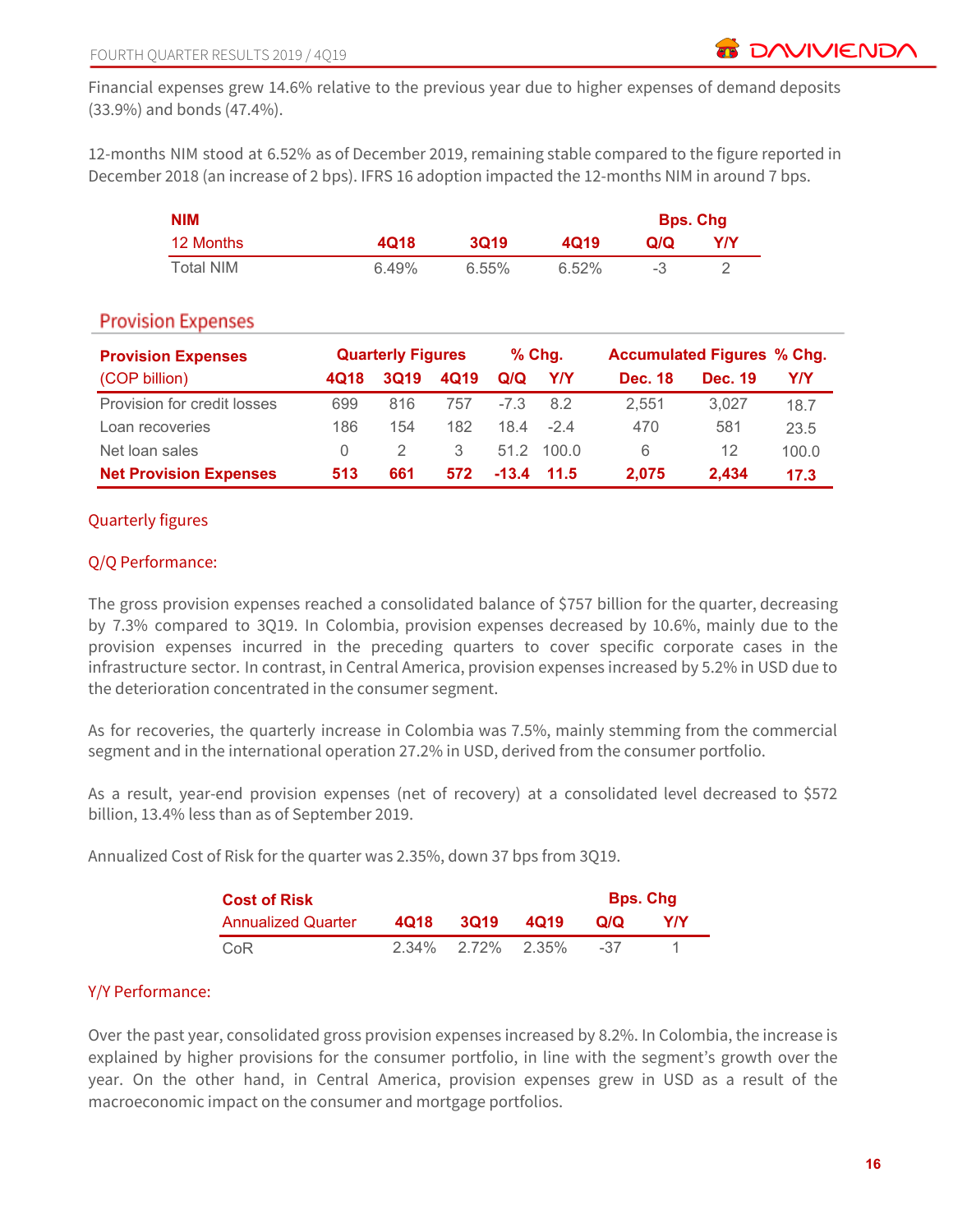Consolidated recoveries as of December 2019 decreased by 2.4%, mainly due to the decrease of 21.0% in Colombia, which offset the increase by 10.2% in USD of recoveries in the subsidiaries.

As a result of the above, provision expenses (net of recoveries) for 4Q19 recorded an annual growth of 11.5%.

The annualized cost of risk for the quarter was stable relative to December 2018 (an increase of 1 bp).

#### Accumulated Figures

#### Y/Y Performance:

As of December 2019, provision expenses (net of recoveries) increased by 17.3%, totaling \$2.4 trillion. Provision expenses increased primarily as a result of specific risk situations identified in the commercial portfolio throughout the year, as well as higher expenses in the consumer segment associated with its growth rate.

| <b>Cost of Risk</b> |                            |     | <b>Bps. Chg</b> |
|---------------------|----------------------------|-----|-----------------|
| 12 months           | 4Q18 3Q19 4Q19             | Q/Q | YIY             |
| CoR                 | $2.36\%$ $2.45\%$ $2.50\%$ |     | 14              |

12-month Cost of Risk<sup>9</sup> closed at 2.50%, increasing 14 bps compared to the figure reported in 2018 as a result of increased provision expenses in 2019.

## **Operating Income**

## Quarterly figures

## Q/Q Performance:

Net operating income amounted to approximately \$348 billion in 4Q19, increasing 5.4% compared to 3Q19 due to higher net commission income (10.2%).

In Colombia, net commission income increased by 10.3%. Higher commissions from insurance banking collections and bank guarantees offset higher expenses derived from credit card commissions for ATM use. On the other hand, service income rose 5.7%, mainly due to services fees.

In international subsidiaries, net commission income grew 7.9% in USD as a result of higher income, primarily in El Salvador and Costa Rica. Service income increased by 22.7% due to services provided for securities placements.

#### Y/Y Performance:

<sup>9</sup> 12-month Cost of Risk = Accumulated Provision Expenses (12 months) / Gross Loans (Quarter Balance).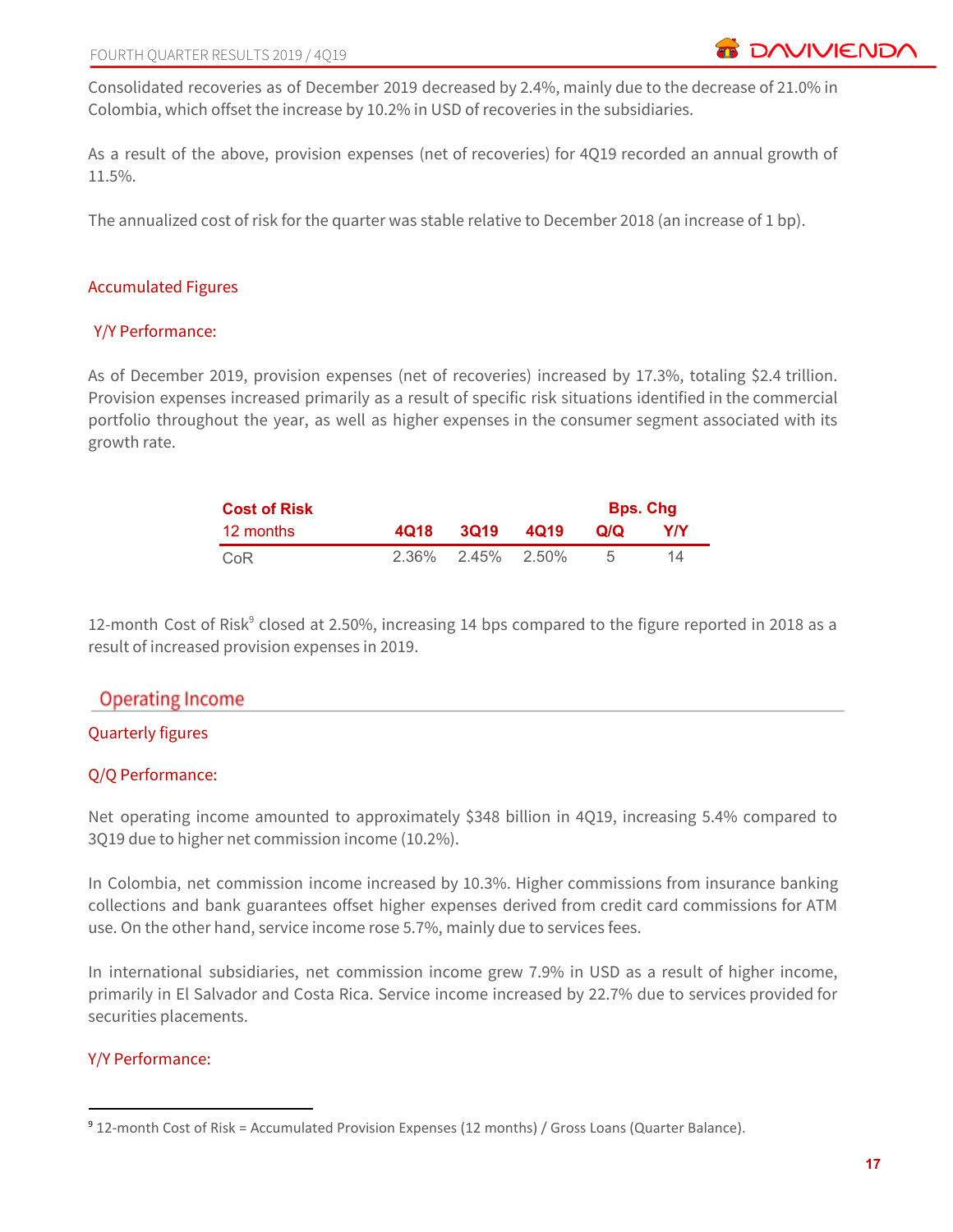Consolidated operating income grew 10.6%, explained by the 13.4% increase in net commission income.

In Colombia, net commission income increased by 16.9%, driven primarily by commissions received from investment banking consultancies, insurance banking collections, and from debit and credit cards. Service income rose 10.9%, driven mainly by the increase of active business web portals.

#### Accumulated Figures

#### Y/Y Performance:

Accumulated operating income increased by 6.1% in December 2019 relative to the previous year. This result was due to the 4.7% increase of net commission income in Colombia, from debit and credit cards, trust businesses, and insurance banking collections.

On the other hand, operating income from international operations decreased by 1.8% in USD, mainly due to net commission income, which also decreased (-2.0%).

| <b>Operating Expenses</b>             | <b>Quarterly Figures</b> |             | $%$ Chg. |      | <b>Accumulated Figures</b> |                | $%$ Chg.       |      |
|---------------------------------------|--------------------------|-------------|----------|------|----------------------------|----------------|----------------|------|
| (COP billion)                         | 4Q18                     | <b>3Q19</b> | 4Q19     | Q/Q  | Y/Y                        | <b>Dec. 18</b> | <b>Dec. 19</b> | Y/Y  |
| <b>Personnel Expenses</b>             | 350                      | 374         | 417      | 11.5 | 19.1                       | 1.440          | 1.544          | 7.3  |
| Operating Expenses and<br>Others $10$ | 569                      | 559         | 621      | 11 O | .9.1                       | 1.974          | 2.186          | 10.7 |
| <b>Total Expenses</b>                 | 919                      | 933         | 1.037    | 11 2 | 12.9                       | 3,414          | 3.730          | 9.3  |

## **Operating Expenses**

## Quarterly figures

## Q/Q Performance:

Consolidated operating expenses totaled \$1.0 trillion as of December 2019, increasing 11.2% compared to September 2019. This result was due mainly to higher operating expenses and others, which increased by 11.0% during 4Q19.

Higher operating expenses are explained mainly by professional fees related to technology development services. On the other hand, personnel expenses increased due to sales commissions.

As a result of the above, and despite the increase in the gross financial margin, the annualized Cost -to-Income ratio for the quarter was 50.0%.

| Cost-to-Income            |       |       |       |     | <b>Bps. Chg</b> |
|---------------------------|-------|-------|-------|-----|-----------------|
| <b>Annualized Quarter</b> | 4018  | 3019  | 4019  | Q/Q | <b>YIY</b>      |
| Cost-to-Income            | 48.4% | 45.3% | 50.0% | 463 | 157             |

#### Y/Y Performance:

<sup>&</sup>lt;sup>10</sup> Other expenses include amortization and depreciation, intangible amortization, taxes and deposits insurance.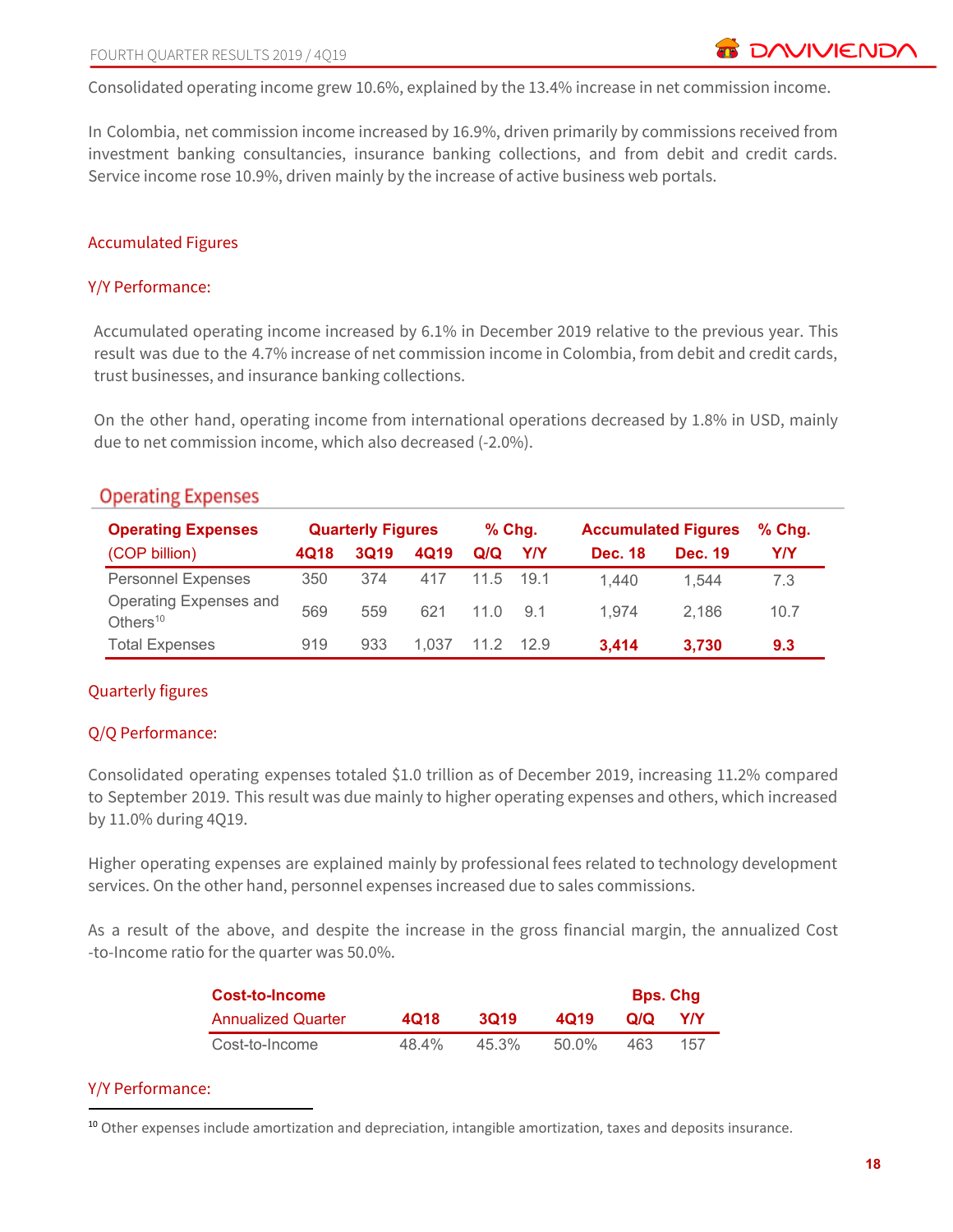Consolidated operating expenses increased by 12.9% compared to year-end 2018, concentrated in higher personnel expenses due to commissions paid to employees. On the other hand, there were also higher depreciation expenses of property, plant, and equipment for rights-of-use related to IFRS 16 adoption.

As a result, the annualized Cost-to-Income ratio increased by 157 bps compared to the figure reported in December 2018.

#### Accumulated Figures

#### Y/Y Performance:

At the end of 2019, accumulated operating expenses totaled \$3.7 trillion, growing 9.3% over the year, explained by higher personnel expenses due to commissions related to greater loan volume and employee bonuses. Besides, other expenses increased due to the reallocation of lease expenses in this category, after IFRS 16 implementation.

12-month Cost-to-Income ratio stood at 46.2%, 25 bps below the figure reported in December 2018, as a result of the higher gross financial margin recorded in 2019.

| Cost-to-Income |          |       |          | <b>Bps. Chg</b> |            |
|----------------|----------|-------|----------|-----------------|------------|
| 12 months      | 4018     | 3019  | 4019     | Q/Q             | <b>YIY</b> |
| Cost-to-Income | $46.5\%$ | 45.8% | $46.2\%$ | 46.             | $-25$      |

#### Taxes

## Quarterly figures

| <b>Tax Rate</b>    |          |       | <b>Pps. Chg</b> |            |        |
|--------------------|----------|-------|-----------------|------------|--------|
| Quarter            | 4018     | 3019  | 4019            | <b>QIQ</b> | Y/Y    |
| Effective Tax Rate | $19.8\%$ | 25.9% | 17.5%           | -84        | $-2.3$ |

## Q/Q Performance:

Income tax amounted to \$82 billion in 4Q19, decreasing 31.9% compared to 3Q19, due to the elimination of the 4% income tax surcharge for financial institutions, according to the Constitutional Court ruling for the fiscal year 2019.

#### Y/Y Performance:

In 2019 income tax decreased by 11.4% compared to the previous year, mainly because of the elimination effect of the income tax surcharge for financial institutions.

## Accumulated Figures

#### Y/Y Performance: